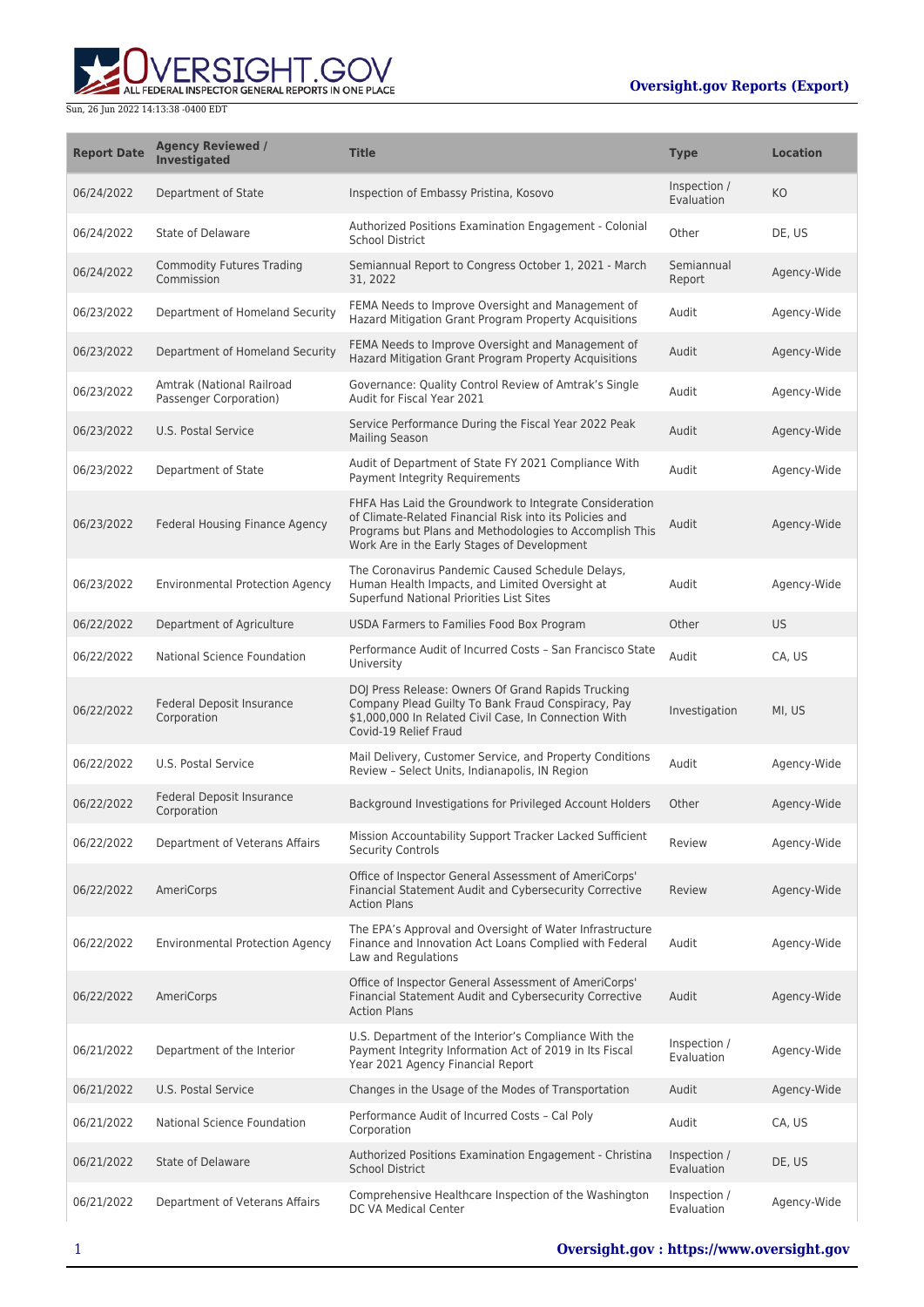

| <b>Report Date</b> | <b>Agency Reviewed /</b><br><b>Investigated</b>              | <b>Title</b>                                                                                                                                        | <b>Type</b>                | <b>Location</b>                    |
|--------------------|--------------------------------------------------------------|-----------------------------------------------------------------------------------------------------------------------------------------------------|----------------------------|------------------------------------|
| 06/17/2022         | Internal Revenue Service                                     | Fiscal Year 2022 Review of Compliance With Legal<br>Guidelines When Conducting Seizures of Taxpayers'<br>Property                                   | Audit                      | Agency-Wide                        |
| 06/17/2022         | U.S. International Development<br><b>Finance Corporation</b> | DFC Complied with Payment Integrity Information Act of<br>2019 Requirements in Fiscal Year 2021                                                     | Audit                      |                                    |
| 06/17/2022         | Federal Deposit Insurance<br>Corporation                     | DOJ Press Release: Owner of Tech Services Company<br>Sentenced to More than Three Years in Prison for \$13<br>Million COVID-Relief Fraud Scheme     | Investigation              | MA, US                             |
| 06/17/2022         | Federal Deposit Insurance<br>Corporation                     | DOJ Press Release: Man Arrested for Allegedly Distributing<br>Over \$230 Million of Adulterated HIV Medication                                      | Investigation              | FL, US                             |
| 06/17/2022         | U.S. Agency for International<br>Development                 | USAID OIG Semiannual Report to Congress: October 1,<br>2021- March 31, 2022                                                                         | Semiannual<br>Report       | Agency-Wide                        |
| 06/16/2022         | <b>Railroad Retirement Board</b>                             | The Railroad Retirement Board was Not Compliant with<br>the Payment Integrity Information Act for Fiscal Year 2021                                  | Audit                      | Agency-Wide                        |
| 06/16/2022         | Department of Homeland Security                              | Semiannual Report to Congress October 1, 2021 - March<br>31, 2022                                                                                   | Other                      | Agency-Wide                        |
| 06/16/2022         | Architect of the Capitol                                     | Audit of Fiscal Year 2021 Financial Statements                                                                                                      | Audit                      | Agency-Wide                        |
| 06/16/2022         | Architect of the Capitol                                     | Fiscal Year 2021 Financial Statements Audit Management<br>Letter                                                                                    | Audit                      | Agency-Wide                        |
| 06/16/2022         | Denali Commission                                            | <b>Investigative Summary</b>                                                                                                                        | Investigation              | Agency-Wide                        |
| 06/16/2022         | Department of Justice                                        | Audit of the Office of Justice Programs Grant Awarded to<br>the Pinellas Ex-Offender Re-Entry Coalition, Inc.,<br>Clearwater, Florida               | Audit                      | FL, US                             |
| 06/15/2022         | Board of Governors of the Federal<br>Reserve System          | Security Control Review of the Board's Secure Document<br>System                                                                                    | Audit                      | Agency-Wide                        |
| 06/15/2022         | Board of Governors of the Federal<br>Reserve System          | Testing Results for the Board's Software and License<br><b>Asset Management Processes</b>                                                           | Audit                      | Agency-Wide                        |
| 06/15/2022         | Amtrak (National Railroad<br>Passenger Corporation)          | FINANCIAL MANAGEMENT: Improving Payment Request<br>Controls Could Provide a Better Value for Purchases and<br>Protect the Company's Interests       | Audit                      | Agency-Wide                        |
| 06/15/2022         | Department of Defense                                        | Audit of the Reuse of Defense Logistics Agency<br><b>Disposition Services Excess Property</b>                                                       | Audit                      | Agency-Wide                        |
| 06/15/2022         | Tennessee Valley Authority                                   | TVA Nuclear Maintenance Employee Time Reporting                                                                                                     | Inspection /<br>Evaluation | Agency-Wide                        |
| 06/15/2022         | <b>Small Business Administration</b>                         | SBA's Controls Over Cash Contributions and Gifts, Fiscal<br>Years 2022 and 2021                                                                     | Inspection /<br>Evaluation | Agency-Wide                        |
| 06/15/2022         | Department of Energy                                         | The Department of Energy's Chief Information Officer's<br><b>Business Operations Support Services Contract</b>                                      | Audit                      | $\cdot$ DC, US<br>$\bullet$ MD, US |
| 06/14/2022         | Department of Justice                                        | Audit of the United States Marshals Service's Management<br>of Seized Cryptocurrency                                                                | Audit                      | Agency-Wide                        |
| 06/14/2022         | Department of Veterans Affairs                               | Financial Efficiency Review of the VA El Paso Healthcare<br>System in Texas and New Mexico                                                          | Inspection /<br>Evaluation | $\bullet$ TX, US<br>• NM, US       |
| 06/14/2022         | National Aeronautics and Space<br>Administration             | NASA's Management of the Earth Science Disasters<br>Program                                                                                         | Audit                      | Agency-Wide                        |
| 06/14/2022         | Department of Energy                                         | The Western Federal Power System's Fiscal Year 2021<br><b>Financial Statement Audit</b>                                                             | Audit                      | Agency-Wide                        |
| 06/13/2022         | Department of the Interior                                   | Improvements Needed in the Bureau of Safety and<br>Environmental Enforcement's Procedures Concerning<br>Offshore Venting and Flaring Record Reviews | Other                      | Agency-Wide                        |
| 06/13/2022         | Department of Defense                                        | Audit of the Department of Defense's Implementation of<br>Predictive Maintenance Strategies to Support Weapon<br><b>System Sustainment</b>          | Audit                      | Agency-Wide                        |
| 06/13/2022         | <b>Federal Election Commission</b>                           | Investigative Summary I22INV00010: Lost FEC Laptop<br>Reported by an Agency Employee                                                                | Investigation              | Agency-Wide                        |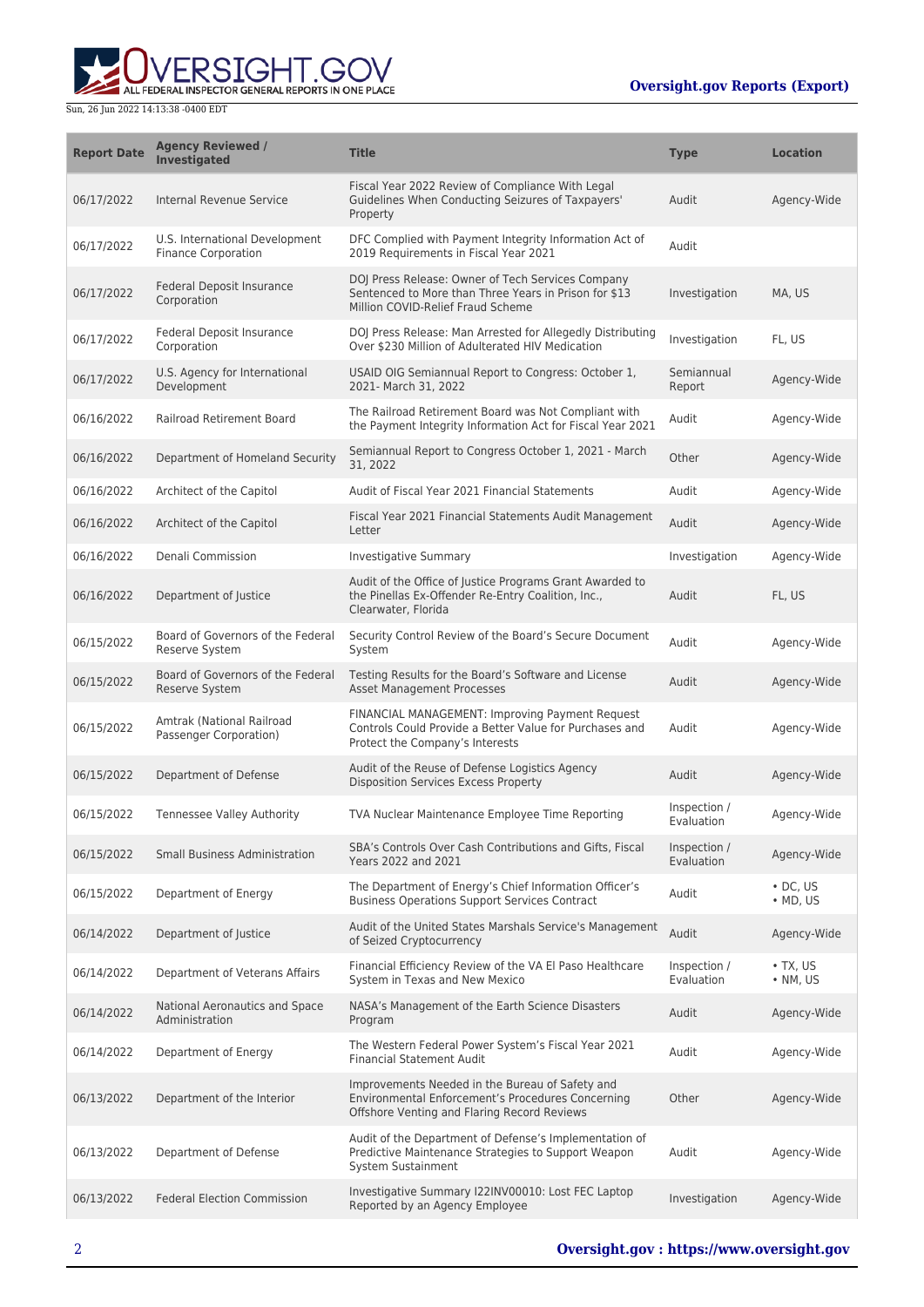ALL FEDERAL INSPECTOR GENERAL REPORTS IN ONE PLACE

| <b>Report Date</b> | <b>Agency Reviewed /</b><br><b>Investigated</b>    | <b>Title</b>                                                                                                                                                                                                    | <b>Type</b>                | <b>Location</b> |
|--------------------|----------------------------------------------------|-----------------------------------------------------------------------------------------------------------------------------------------------------------------------------------------------------------------|----------------------------|-----------------|
| 06/13/2022         | <b>Multiple Agencies</b>                           | Key Insights: Identity Fraud Reduction and Redress in<br>Pandemic Response Programs                                                                                                                             | Other                      | Agency-Wide     |
| 06/10/2022         | <b>State of Delaware</b>                           | Authorized Positions Examination Engagement -<br><b>Brandywine School District</b>                                                                                                                              | Other                      | DE, US          |
| 06/10/2022         | Department of Homeland Security                    | Department of Homeland Security's FY 2021 Compliance<br>with the Payment Integrity Information Act of 2019 and<br>Executive Order 13520, Reducing Improper Payments                                             | Audit                      | Agency-Wide     |
| 06/10/2022         | <b>Tennessee Valley Authority</b>                  | <b>TVA Nuclear Radiation Dosage</b>                                                                                                                                                                             | Inspection /<br>Evaluation | Agency-Wide     |
| 06/09/2022         | Department of Education                            | Duplicate Higher Education Emergency Relief Fund Grant<br>Awards                                                                                                                                                | Other                      | Agency-Wide     |
| 06/09/2022         | Peace Corps                                        | Final Report on the Post Re-Entry Health and Safety<br>Review of Peace Corps/Ecuador                                                                                                                            | Review                     | EC              |
| 06/09/2022         | Farm Credit Administration                         | Farm Credit Administration's Enterprise Risk Management<br>and Internal Control Program                                                                                                                         | Audit                      | Agency-Wide     |
| 06/09/2022         | Federal Deposit Insurance<br>Corporation           | DOJ Press Release: Two Burlington County Women<br>Charged in \$175 Million Check-Cashing Scheme                                                                                                                 | Investigation              | NJ, US          |
| 06/09/2022         | National Aeronautics and Space<br>Administration   | NASA's Management of the Mobile Launcher 2 Contract                                                                                                                                                             | Audit                      | Agency-Wide     |
| 06/09/2022         | U.S. Postal Service                                | Mail Delivery, Customer Service, and Property Conditions<br>Review - Renton Main Post Office, Renton, WA                                                                                                        | Audit                      | Agency-Wide     |
| 06/08/2022         | U.S. Postal Service                                | Competitive Outbound International Negotiated Service<br>Agreement Pricing and Revenue Commitments                                                                                                              | Audit                      | Agency-Wide     |
| 06/08/2022         | U.S. Postal Service                                | Competitive Outbound International Negotiated Service<br>Agreement Pricing and Revenue Commitments                                                                                                              | Audit                      | Agency-Wide     |
| 06/08/2022         | Department of Defense                              | DoD Cooperative Agreements With Coronavirus Aid,<br>Relief, and Economic Security Act Obligations                                                                                                               | Audit                      | Agency-Wide     |
| 06/08/2022         | Federal Deposit Insurance<br>Corporation           | DOJ Press Release: Florida Man Arrested for \$2.5 Million<br><b>COVID-Relief Fraud</b>                                                                                                                          | Investigation              | <b>US</b>       |
| 06/08/2022         | <b>Multiple Agencies</b>                           | Lessons Learned in Oversight of Pandemic Relief Funds                                                                                                                                                           | Other                      | Agency-Wide     |
| 06/08/2022         | Department of Veterans Affairs                     | <b>Contract Medical Exam Program Limitations Put Veterans</b><br>at Risk for Inaccurate Claims Decisions                                                                                                        | Review                     | Agency-Wide     |
| 06/08/2022         | U.S. Agency for International<br>Development       | Agreed-Upon Procedures Engagement of USAID Resources<br>Managed by Education Development Center Inc. in Liberia<br>Under Cost-Plus-Fixed-Fee Contract, AID-669-<br>TO-17-00001, March 2, 2017, to July 31, 2021 | Other                      | LR              |
| 06/08/2022         | U.S. Postal Service                                | U.S. Postal Service International Mail Operations and<br>Performance Data                                                                                                                                       | Audit                      | Agency-Wide     |
| 06/08/2022         | Department of State                                | Management Assistance Report: The Department of<br><b>State's Records Retirement Process</b>                                                                                                                    | Other                      | Agency-Wide     |
| 06/08/2022         | <b>Environmental Protection Agency</b>             | The EPA Continues to Fail to Meet Inspection<br>Requirements for Hazardous Waste Treatment, Storage,<br>and Disposal Facilities                                                                                 | Audit                      | Agency-Wide     |
| 06/07/2022         | <b>State of Delaware</b>                           | Authorized Positions Examination Engagement - Caesar<br>Rodney School District                                                                                                                                  | Other                      | DE, US          |
| 06/07/2022         | Department of Energy                               | Special Report on Prospective Considerations for the Loan<br>Authority Supported Under the Loan Programs Office to<br>Improve Internal Controls and Prevent Fraud, Waste, and<br>Abuse                          | Other                      | DC, US          |
| 06/07/2022         | Federal Deposit Insurance<br>Corporation           | DOJ Press Release: New York And Florida Resident<br>Sentenced To 51 Months In Prison For \$6.8 Million<br>Paycheck Protection Program Fraud Scheme                                                              | Investigation              | NJ, US          |
| 06/07/2022         | <b>Gulf Coast Ecosystem Restoration</b><br>Council | FINANCIAL MANAGEMENT: Audit of the Gulf Coast<br>Ecosystem Restoration Council's Compliance with PIIA for<br>Fiscal Year 2021                                                                                   | Audit                      | Agency-Wide     |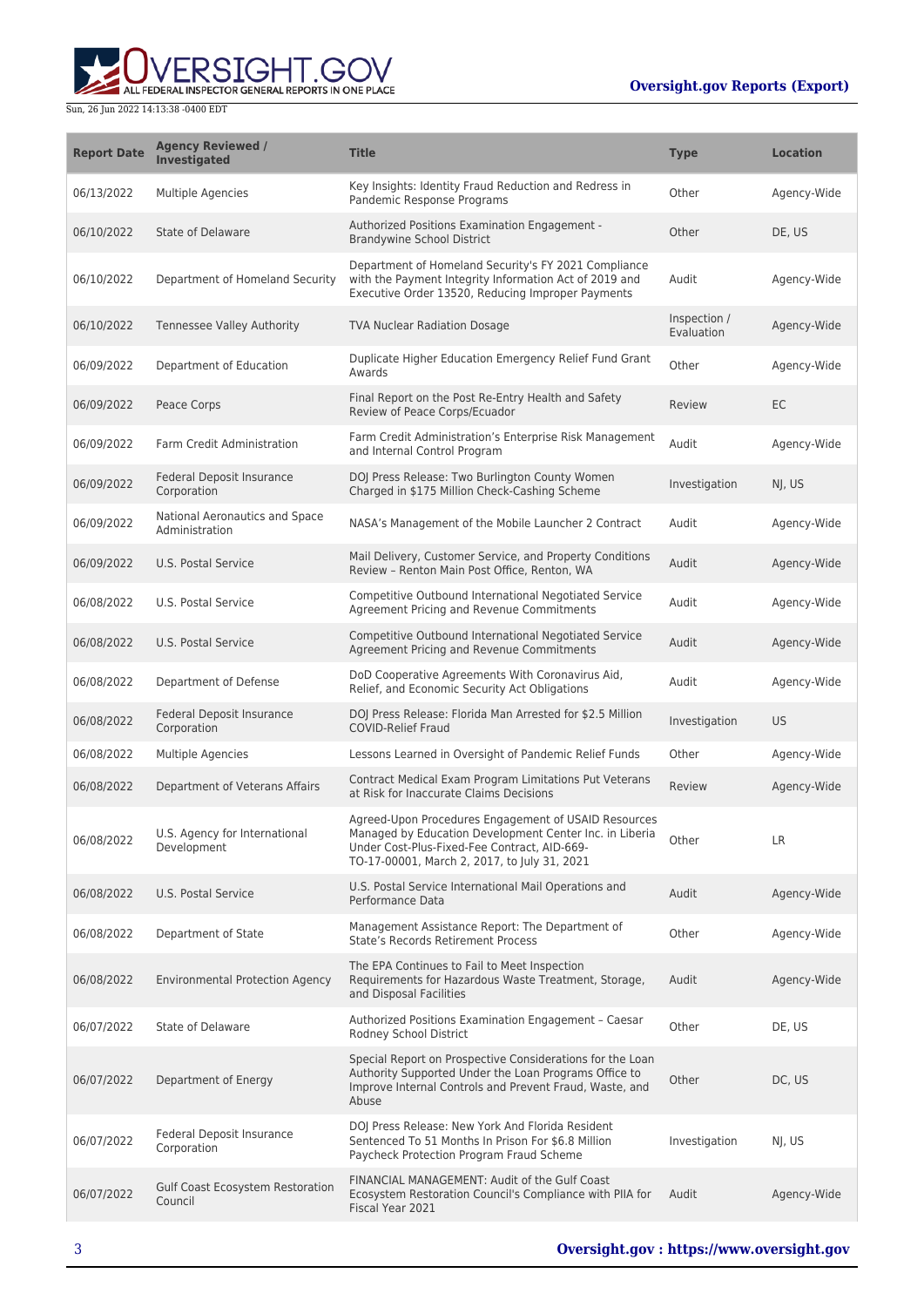

| <b>Report Date</b> | <b>Agency Reviewed /</b><br><b>Investigated</b>                            | <b>Title</b>                                                                                                                                                                                                           | <b>Type</b>                | <b>Location</b>                                                                        |
|--------------------|----------------------------------------------------------------------------|------------------------------------------------------------------------------------------------------------------------------------------------------------------------------------------------------------------------|----------------------------|----------------------------------------------------------------------------------------|
| 06/07/2022         | U.S. Postal Service                                                        | Mail Delivery, Customer Service, and Property Conditions<br>Review - Lacey Branch, Lacey, WA                                                                                                                           | Audit                      | Agency-Wide                                                                            |
| 06/07/2022         | U.S. Postal Service                                                        | Mail Delivery, Customer Service, and Property Conditions<br>Review - Kent Main Post Office, Kent, WA                                                                                                                   | Audit                      | Agency-Wide                                                                            |
| 06/07/2022         | U.S. Agency for International<br>Development                               | Financial Audit of USAID Resources Managed by Baylor<br>College of Medicine Children's Foundation Lesotho Under<br>Agreement 72067419CA00016, July 1, 2020, to June 30,<br>2021                                        | Other                      | <b>LS</b>                                                                              |
| 06/07/2022         | U.S. Agency for International<br>Development                               | Financial Audit of USAID Resources Managed by American<br>University of Nigeria Under Cooperative Agreement<br>72062019CA0002, August 1, 2020, to July 31, 2021                                                        | Other                      | <b>NG</b>                                                                              |
| 06/07/2022         | U.S. Agency for International<br>Development                               | Financial Audit of USAID Resources Managed by<br>Organization for Public Health Interventions and<br>Development in Zimbabwe Under Cooperative Agreement<br>72061320CA00005, October 1, 2020, to September 30,<br>2021 | Other                      | ZW                                                                                     |
| 06/07/2022         | U.S. Agency for Global Media<br>(f/k/a Broadcasting Board of<br>Governors) | Audit of U.S. Agency for Global Media FY 2021 Compliance<br>With Payment Integrity Requirements                                                                                                                        | Audit                      | Agency-Wide                                                                            |
| 06/06/2022         | Department of Energy                                                       | The Department of Energy's Unclassified Cybersecurity<br>Program - 2021                                                                                                                                                | Inspection /<br>Evaluation | Agency-Wide                                                                            |
| 06/06/2022         | Millennium Challenge Corporation                                           | MCC Complied in Fiscal Year 2021 With the Payment<br>Integrity Information Act of 2019                                                                                                                                 | Audit                      | US                                                                                     |
| 06/06/2022         | Department of Veterans Affairs                                             | Suicide Prevention Coordinators Need Improved Training,<br>Guidance, and Oversight                                                                                                                                     | Review                     | Agency-Wide                                                                            |
| 06/06/2022         | <b>Federal Deposit Insurance</b><br>Corporation                            | DOJ Press Release: Foreign National Involved in Religious<br>Institution Check Theft Conspiracy Sentenced to Over<br>Three Years in Federal Prison                                                                     | Investigation              | MD, US                                                                                 |
| 06/06/2022         | Denali Commission                                                          | Semiannual Report to The Congress, October 1, 2021 -<br>March 31, 2022                                                                                                                                                 | Semiannual<br>Report       | Agency-Wide                                                                            |
| 06/06/2022         | Nuclear Regulatory Commission                                              | Audit of the NRC's Fiscal Year (FY) 2021 Compliance with<br>Improper Payment Laws                                                                                                                                      | Audit                      | MD, US                                                                                 |
| 06/03/2022         | U.S. Postal Service                                                        | Negotiated Service Agreement and Customer Compliance<br>Capping Report                                                                                                                                                 | Audit                      | Agency-Wide                                                                            |
| 06/02/2022         | <b>U.S. Postal Service</b>                                                 | Property Condition Review Capping Report                                                                                                                                                                               | Audit                      | Agency-Wide                                                                            |
| 06/02/2022         | Department of the Treasury                                                 | Independent Review of 4003(b) Loan Recipient's<br>Validation Memo - SkyWest Airlines, Inc.                                                                                                                             | Review                     | Agency-Wide                                                                            |
| 06/02/2022         | Department of Veterans Affairs                                             | Comprehensive Healthcare Inspection of the Hershel<br>"Woody" Williams VA Medical Center in Huntington, West<br>Virginia                                                                                               | Inspection /<br>Evaluation | $\bullet$ WV, US<br>• KY, US<br>$\bullet$ WV, US<br>$\cdot$ OH, US<br>$\bullet$ WV, US |
| 06/02/2022         | Department of Veterans Affairs                                             | Comprehensive Healthcare Inspection of the Beckley VA<br>Medical Center in West Virginia                                                                                                                               | Inspection /<br>Evaluation | $\bullet$ WV, US<br>$\cdot$ WV, US<br>$\bullet$ WV, US                                 |
| 06/01/2022         | Department of Veterans Affairs                                             | Veterans Data Integration and Federation Enterprise<br>Platform Lacks Sufficient Security Controls                                                                                                                     | Audit                      | Agency-Wide                                                                            |
| 06/01/2022         | State of Delaware                                                          | Authorized Positions Examination Engagement -<br>Appoquinimink School District                                                                                                                                         | Other                      | DE, US                                                                                 |
| 06/01/2022         | U.S. Agency for International<br>Development                               | Financial Audit of Danish Refugee Council Under Multiple<br>Awards, for the Fiscal Year Ended December 31, 2019,                                                                                                       | Other                      | US.                                                                                    |
| 06/01/2022         | Department of Veterans Affairs                                             | Deficits with Metrics Following Implementation of the New<br>Electronic Health Record at the Mann-Grandstaff VA<br>Medical Center in Spokane, Washington                                                               | Inspection /<br>Evaluation | WA, US                                                                                 |
| 06/01/2022         | Department of Education                                                    | The Office of Postsecondary Education's Oversight of<br>Higher Education Emergency Relief Fund Grants                                                                                                                  | Audit                      | Agency-Wide                                                                            |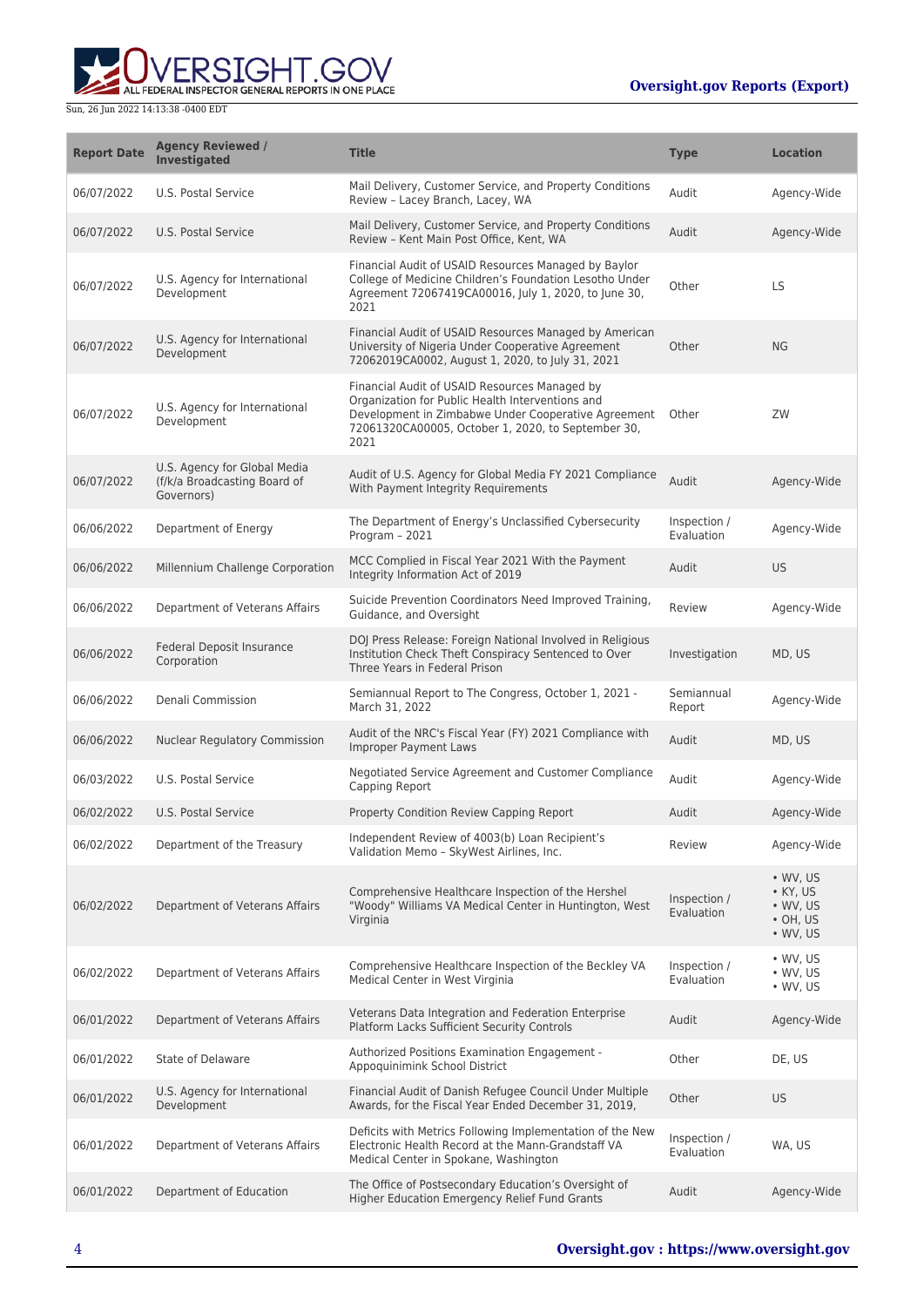ALL FEDERAL INSPECTOR GENERAL REPORTS IN ONE PLACE

| <b>Report Date</b> | <b>Agency Reviewed /</b><br><b>Investigated</b>                                                        | <b>Title</b>                                                                                                                                                          | <b>Type</b>                | <b>Location</b> |
|--------------------|--------------------------------------------------------------------------------------------------------|-----------------------------------------------------------------------------------------------------------------------------------------------------------------------|----------------------------|-----------------|
| 06/01/2022         | National Science Foundation                                                                            | Performance Audit of Incurred Costs - University of Maine                                                                                                             | Audit                      | ME, US          |
| 06/01/2022         | Federal Deposit Insurance<br>Corporation                                                               | DOJ Press Release: Tulsa Man Sentenced for Defrauding<br><b>Investor and Banks of Millions</b>                                                                        | Investigation              | OK, US          |
| 06/01/2022         | Department of Veterans Affairs                                                                         | Inspection of Information Technology Security at the<br>Consolidated Mail Outpatient Pharmacy in Dallas, Texas                                                        | Inspection /<br>Evaluation | TX, US          |
| 06/01/2022         | Department of State, U.S. Agency<br>for Global Media (f/k/a<br><b>Broadcasting Board of Governors)</b> | Semiannual Report to The Congress, October 1, 2021 -<br>March 31, 2022                                                                                                | Semiannual<br>Report       | Agency-Wide     |
| 06/01/2022         | <b>Tennessee Valley Authority</b>                                                                      | Non-Power Dam Control System Cybersecurity                                                                                                                            | Audit                      | Agency-Wide     |
| 06/01/2022         | Department of Veterans Affairs                                                                         | Inspection of Information Technology Security at the<br>Consolidated Mail Outpatient Pharmacy in Tucson, Arizona                                                      | Inspection /<br>Evaluation | Agency-Wide     |
| 06/01/2022         | Office of the Director of National<br>Intelligence                                                     | The Office of the Inspector General of the Intelligence<br>Community Releases Its Semiannual Report to Congress                                                       | Semiannual<br>Report       | Agency-Wide     |
| 06/01/2022         | <b>Election Assistance Commission</b>                                                                  | Semiannual Report to Congress - Spring 2022                                                                                                                           | Semiannual<br>Report       | Agency-Wide     |
| 06/01/2022         | Department of the Treasury                                                                             | Semiannual Report to Congress, Department of the<br>Treasury, Office of Inspector General (October 1, 2021 -<br>March 31, 2022)                                       | Semiannual<br>Report       | Agency-Wide     |
| 05/31/2022         | Federal Deposit Insurance<br>Corporation                                                               | DOJ Press Release: Vacaville Man Sentenced to 8 Years in<br>Prison for Billion Dollar DC Solar Ponzi Scheme                                                           | Investigation              | CA, US          |
| 05/31/2022         | Department of Education                                                                                | OIG 84th Semiannual Report to Congress                                                                                                                                | Semiannual<br>Report       | Agency-Wide     |
| 05/31/2022         | Federal Housing Finance Agency                                                                         | FHFA Ensured that Fannie Mae Submitted Required<br>Property Valuation Data to the Agency's Mortgage Loan<br>Integrated System                                         | Review                     | US              |
| 05/31/2022         | Department of Housing and Urban<br>Development                                                         | SAR 87 - HUD OIG Semiannual Report to Congress for the<br>period October 1, 2021, through March 31, 2022                                                              | Semiannual<br>Report       | Agency-Wide     |
| 05/31/2022         | National Aeronautics and Space<br>Administration                                                       | Semiannual Report: October 1, 2021 through March 31,<br>2022                                                                                                          | Semiannual<br>Report       | Agency-Wide     |
| 05/31/2022         | <b>Federal Election Commission</b>                                                                     | Federal Election Commission Semiannual Report to<br>Congress                                                                                                          | Semiannual<br>Report       | Agency-Wide     |
| 05/31/2022         | Federal Deposit Insurance<br>Corporation                                                               | Semiannual Report to the Congress, October 1, 2021-<br>March 31, 2022                                                                                                 | Semiannual<br>Report       | Agency-Wide     |
| 05/31/2022         | General Services Administration                                                                        | Semiannual Report to the Congress - Spring 2022                                                                                                                       | Semiannual<br>Report       | Agency-Wide     |
| 05/31/2022         | <b>Multiple Agencies</b>                                                                               | Pandemic Response Accountability Committee's<br>Semiannual Report to Congress                                                                                         | Semiannual<br>Report       | Agency-Wide     |
| 05/31/2022         | Department of Veterans Affairs                                                                         | Failure to Provide Emergency Care to a Patient and<br>Leaders' Inadequate Response to that Failure at the<br>Malcom Randall VA Medical Center in Gainesville, Florida | Inspection /<br>Evaluation | FL, US          |
| 05/31/2022         | Nuclear Regulatory Commission                                                                          | Semiannual Report to Congress                                                                                                                                         | Other                      | Agency-Wide     |
| 05/31/2022         | Department of Veterans Affairs                                                                         | Comprehensive Healthcare Inspection of Veterans<br>Integrated Service Network 2: New York/New Jersey VA<br>Health Care Network in Bronx, New York                     | Review                     | NY, US          |
| 05/27/2022         | U.S. Agency for International<br>Development                                                           | Financial Audit of KNCV Tuberculosis Foundation Under<br>Multiple, USAID Awards for the Fiscal Year Ended<br>September 30, 2017                                       | Other                      | <b>US</b>       |
| 05/27/2022         | <b>General Services Administration</b>                                                                 | GSA Complied with the Payment Integrity Information Act<br>in Fiscal Year 2021                                                                                        | Audit                      | Agency-Wide     |
| 05/27/2022         | Federal Deposit Insurance<br>Corporation                                                               | DOJ Press Release: Richmond Man Pleads Guilty to \$1<br>Million Paycheck Protection Program Fraud Scheme                                                              | Investigation              | VA, US          |
| 05/27/2022         | U.S. Postal Service                                                                                    | U.S. Postal Service Knowledge Continuity                                                                                                                              | Audit                      | Agency-Wide     |
| 05/27/2022         | Department of Energy                                                                                   | Semiannual Report to Congress for Period Ending March<br>31, 2022                                                                                                     | Semiannual<br>Report       | Agency-Wide     |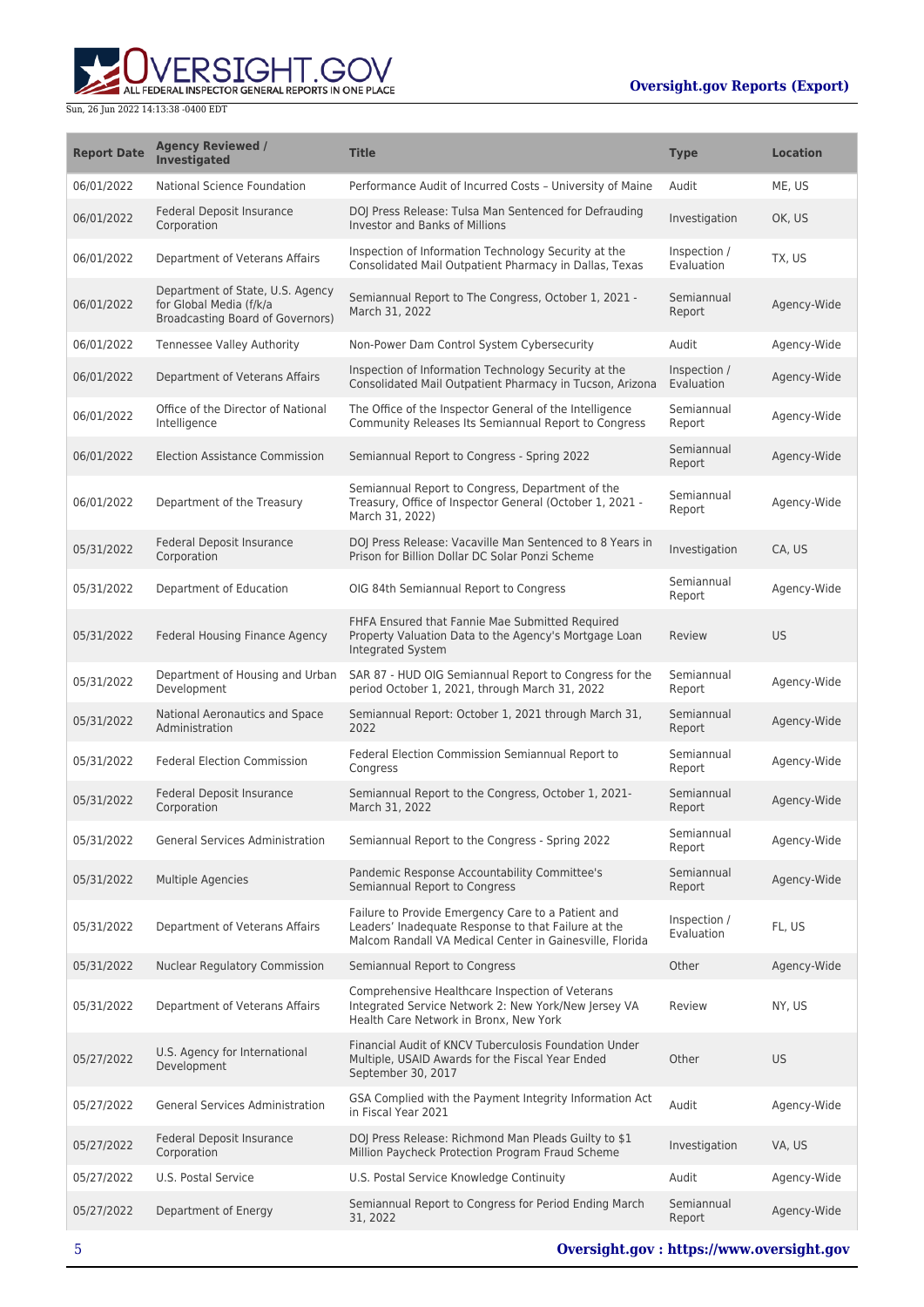

| <b>Report Date</b> | <b>Agency Reviewed /</b><br><b>Investigated</b>     | <b>Title</b>                                                                                                                                                                                  | <b>Type</b>                | <b>Location</b>                                              |
|--------------------|-----------------------------------------------------|-----------------------------------------------------------------------------------------------------------------------------------------------------------------------------------------------|----------------------------|--------------------------------------------------------------|
| 05/27/2022         | <b>Export-Import Bank</b>                           | Semiannual Report to Congress: October 1, 2021 to March<br>31, 2022                                                                                                                           | Semiannual<br>Report       | Agency-Wide                                                  |
| 05/27/2022         | <b>Environmental Protection Agency</b>              | Semiannual Report to Congress: October 1, 2021-March<br>31, 2022                                                                                                                              | Audit                      | Agency-Wide                                                  |
| 05/27/2022         | Securities and Exchange<br>Commission               | Semiannual Report to Congress: October 1, 2021 through<br>March 31, 2022                                                                                                                      | Semiannual<br>Report       | Agency-Wide                                                  |
| 05/27/2022         | Department of Justice                               | Semiannual Report to Congress October 1, 2021 - March<br>31, 2022                                                                                                                             | Semiannual<br>Report       | Agency-Wide                                                  |
| 05/27/2022         | <b>Consumer Product Safety</b><br>Commission        | Semiannual Report to Congress October 1, 2021 to March<br>31, 2022                                                                                                                            | Semiannual<br>Report       | Agency-Wide                                                  |
| 05/26/2022         | U.S. Agency for International<br>Development        | Financial Audit of Closing the Gaps in the TB Care<br>Cascade Program Managed by World Health Partners in<br>India, Cooperative Agreement 72038620CA00012, July 31,<br>2020 to March 31, 2021 | Other                      | IN                                                           |
| 05/26/2022         | U.S. Agency for International<br>Development        | Examination Report of Incurred Costs Claimed on Flexibly<br>Priced Contracts by International Business & Technical<br>Consultants, Inc. for the Fiscal Year Ended December 31,<br>2018        | Other                      | US                                                           |
| 05/26/2022         | U.S. African Development<br>Foundation              | OIG Risk Assessment of the U.S. African Development<br>Foundation Charge Card Program for Fiscal Years 2021<br>and 2020                                                                       | Audit                      | <b>US</b>                                                    |
| 05/26/2022         | <b>Federal Election Commission</b>                  | Management Letter for OIG Special Review of the Federal<br>Election Commission (FEC) Contracting Officers<br>Representative (COR) Program                                                     | Review                     | Agency-Wide                                                  |
| 05/26/2022         | Department of Veterans Affairs                      | Comprehensive Healthcare Inspection of the VA NY<br>Harbor Healthcare System in New York                                                                                                      | Inspection /<br>Evaluation | • NY, US<br>• NY, US<br>$\bullet$ NY, US<br>$\bullet$ NY, US |
| 05/26/2022         | Social Security Administration                      | Incorrect Old-Age, Survivors and Disability Insurance<br>Benefit Payment Computations that Resulted in<br>Overpayments                                                                        | Audit                      | Agency-Wide                                                  |
| 05/26/2022         | Federal Deposit Insurance<br>Corporation            | DOJ Press Release: California Couple Charged with<br>Defrauding Paycheck Protection Program                                                                                                   | Investigation              | CA, US                                                       |
| 05/26/2022         | Federal Deposit Insurance<br>Corporation            | DOJ Press Release: Bank CEO Convicted For Taking Bribes<br>In Connection With Loans Guaranteed By The Small<br><b>Business Administration</b>                                                 | Investigation              | NY, US                                                       |
| 05/26/2022         | <b>National Credit Union</b><br>Administration      | Letter to Congress: Office of Inspector General 2022<br>Review of the NCUA's 2021 Compliance Under the<br>Improper Payments Elimination and Recovery Act (IPERA)<br>May 26, 2022              | Other                      | Agency-Wide                                                  |
| 05/26/2022         | U.S. Postal Service                                 | Mail Delivery, Customer Service, and Property Conditions<br>Review - Linwood Station, Indianapolis, IN                                                                                        | Audit                      | Agency-Wide                                                  |
| 05/26/2022         | U.S. Postal Service                                 | Mail Delivery, Customer Service, and Property Conditions<br>Review - Plainfield Main Post Office, Plainfield, IN                                                                              | Audit                      | Agency-Wide                                                  |
| 05/26/2022         | U.S. Postal Service                                 | Mail Delivery, Customer Service, and Property Conditions<br>Review - Carmel Main Post Office, Carmel, IN                                                                                      | Audit                      | Agency-Wide                                                  |
| 05/26/2022         | Department of Defense                               | Semiannual Report to the Congress - October 1, 2021,<br>through March 31, 2022                                                                                                                | Semiannual<br>Report       | Agency-Wide                                                  |
| 05/26/2022         | <b>Pension Benefit Guaranty</b><br>Corporation      | Semiannual Report to Congress For the Period October 1,<br>2021 to March 31, 2022                                                                                                             | Semiannual<br>Report       | Agency-Wide                                                  |
| 05/26/2022         | Department of Labor                                 | Semiannual Report to Congress: October 1, 2021 - March<br>31, 2022                                                                                                                            | Semiannual<br>Report       | Agency-Wide                                                  |
| 05/26/2022         | <b>AmeriCorps</b>                                   | Semiannual Report to Congress: October 1, 2021 - March<br>31, 2022                                                                                                                            | Semiannual<br>Report       | Agency-Wide                                                  |
| 05/26/2022         | Amtrak (National Railroad<br>Passenger Corporation) | Employee Resigns Prior to Administrative Hearing                                                                                                                                              | Investigation              | FL, US                                                       |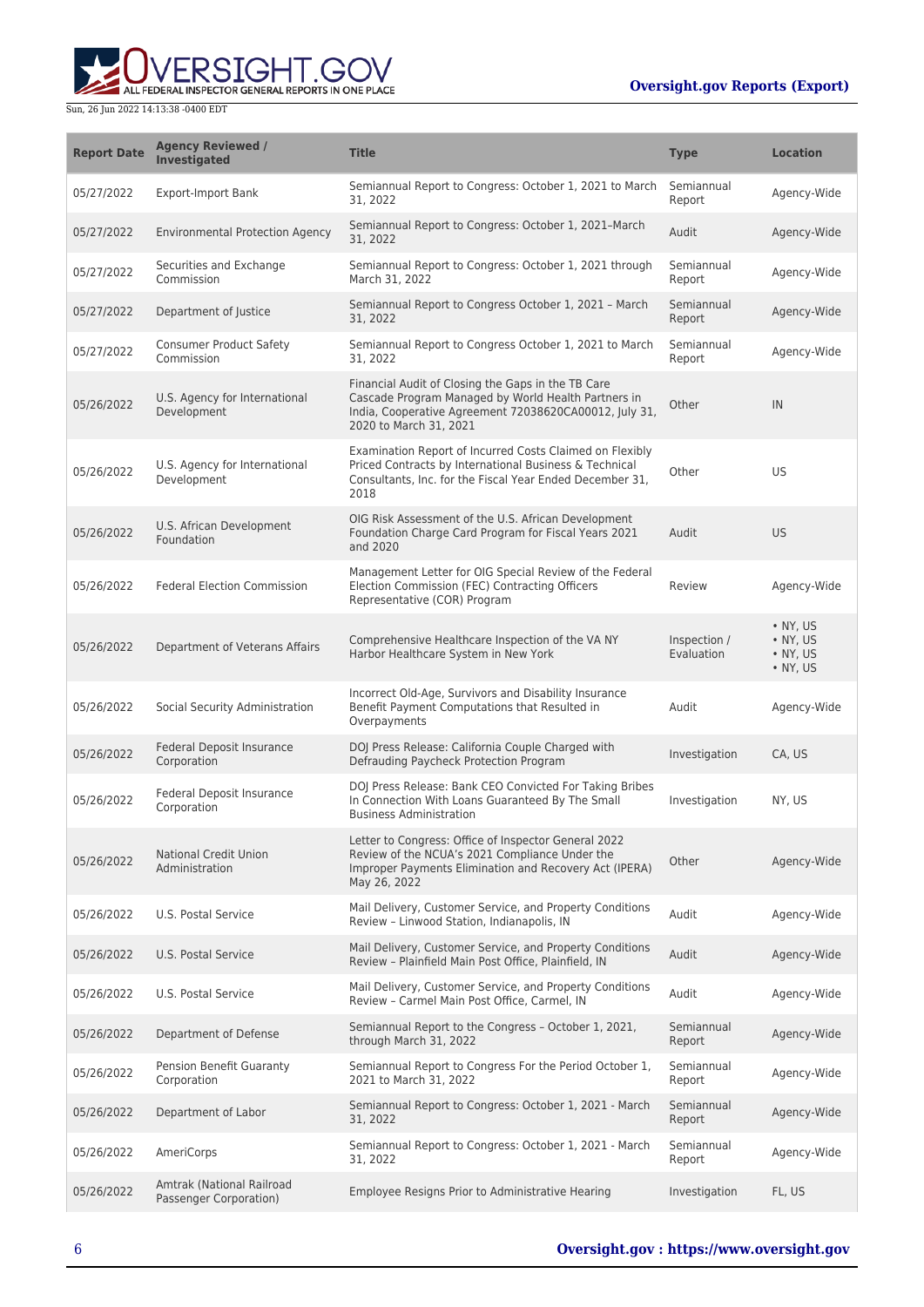# **WERSIGHT.GOV**

### **Oversight.gov Reports (Export)**

| <b>Report Date</b> | <b>Agency Reviewed /</b><br><b>Investigated</b>     | <b>Title</b>                                                                                                                                                                            | <b>Type</b>                | <b>Location</b>                                                                                                                                  |
|--------------------|-----------------------------------------------------|-----------------------------------------------------------------------------------------------------------------------------------------------------------------------------------------|----------------------------|--------------------------------------------------------------------------------------------------------------------------------------------------|
| 05/26/2022         | Department of the Interior                          | April 2022 Semiannual Report to Congress                                                                                                                                                | Semiannual<br>Report       | Agency-Wide                                                                                                                                      |
| 05/26/2022         | U.S. Postal Service                                 | Spring 2022 Semiannual Report to Congress                                                                                                                                               | Semiannual<br>Report       | Agency-Wide                                                                                                                                      |
| 05/26/2022         | <b>Small Business Administration</b>                | SBA OIG Spring 2022 Semiannual Report to Congress                                                                                                                                       | Semiannual<br>Report       | Agency-Wide                                                                                                                                      |
| 05/26/2022         | Social Security Administration                      | 2022 Spring Semiannual Report to Congress                                                                                                                                               | Semiannual<br>Report       | Agency-Wide                                                                                                                                      |
| 05/26/2022         | National Security Agency                            | Audit of the Implementation of the Coronavirus Aid, Relief,<br>and Economic Security (CARES) Act, Section 3610                                                                          | Audit                      | Agency-Wide                                                                                                                                      |
| 05/26/2022         | Department of Agriculture                           | Office of Inspector General Semiannual Report to<br>Congress FY 2022 - First Half                                                                                                       | Semiannual<br>Report       | Agency-Wide                                                                                                                                      |
| 05/26/2022         | <b>Small Business Administration</b>                | SBA's Handling of Potentially Fraudulent Paycheck<br>Protection Program Loans                                                                                                           | Inspection /<br>Evaluation | Agency-Wide                                                                                                                                      |
| 05/26/2022         | Department of Justice                               | Management Advisory Memorandum: Notification of<br>Concerns with the Absence of a Policy Regarding FBI<br>Employees Emailing Child Sexual Abuse Material and<br><b>Other Contraband</b> | Other                      | Agency-Wide                                                                                                                                      |
| 05/26/2022         | Peace Corps                                         | Semiannual Report to Congress for the First Half of FY<br>2022                                                                                                                          | Other                      | Agency-Wide                                                                                                                                      |
| 05/26/2022         | Amtrak (National Railroad<br>Passenger Corporation) | SEMIANNUAL REPORT TO CONGRESS #65 (OCTOBER 1,<br>2021 TO MARCH 31, 2022)                                                                                                                | Semiannual<br>Report       | Agency-Wide                                                                                                                                      |
| 05/26/2022         | Federal Labor Relations Authority                   | Privacy and Data Protection Policies, Procedure and<br>Practices for 2022                                                                                                               | Other                      | Agency-Wide                                                                                                                                      |
| 05/25/2022         | U.S. Agency for International<br>Development        | Strategic Workforce Planning: Challenges Impair USAID's<br>Ability to Establish a Comprehensive Human Capital<br>Approach                                                               | Audit                      | Agency-Wide                                                                                                                                      |
| 05/25/2022         | U.S. Agency for International<br>Development        | Financial Audit of USAID Resources Managed by Right to<br>Care NPC in Multiple Countries Under Multiple Awards,<br>October 1, 2020, to September 30, 2021                               | Other                      | ZA                                                                                                                                               |
| 05/25/2022         | Department of Veterans Affairs                      | Comprehensive Healthcare Inspection of the Samuel S.<br>Stratton VA Medical Center in Albany, New York                                                                                  | Review                     | $\bullet$ NY, US<br>• NY, US<br>• NY, US<br>$\bullet$ NY, US<br>• NY, US<br>• NY, US<br>• NY, US<br>• NY, US<br>• NY, US<br>• NY, US<br>• NY, US |
| 05/25/2022         | Department of State                                 | Review of the Recruitment and Selection Process for<br>Public Members of Foreign Service Selection Boards                                                                               | Other                      | Agency-Wide                                                                                                                                      |
| 05/25/2022         | Department of State                                 | Inspection of Embassy Athens and Constituent Post,<br>Greece                                                                                                                            | Inspection /<br>Evaluation | <b>GR</b>                                                                                                                                        |
| 05/25/2022         | Department of State                                 | Inspection of the Bureau of Diplomatic Security's<br><b>Diplomatic Courier Service</b>                                                                                                  | Inspection /<br>Evaluation | Agency-Wide                                                                                                                                      |
| 05/25/2022         | Department of State                                 | Inspection of Embassy Budapest, Hungary                                                                                                                                                 | Inspection /<br>Evaluation | <b>HU</b>                                                                                                                                        |
| 05/25/2022         | Department of Veterans Affairs                      | Semiannual Report to Congress, Issue 87, October 1,<br>2021-March 31, 2022                                                                                                              | Semiannual<br>Report       | Agency-Wide                                                                                                                                      |
| 05/25/2022         | Corporation for Public<br>Broadcasting              | Evaluation of WSLU-FM/North Country Public Radio<br>Expenditures, Report No. ECR2206-2208                                                                                               | Inspection /<br>Evaluation | NY, US                                                                                                                                           |
| 05/25/2022         | National Science Foundation                         | Semiannual Report to Congress, October 1, 2021 - March<br>31, 2022                                                                                                                      | Semiannual<br>Report       | Agency-Wide                                                                                                                                      |
| 05/25/2022         | National Science Foundation                         | Audit of NSF's Purchase Card Program                                                                                                                                                    | Audit                      | VA, US                                                                                                                                           |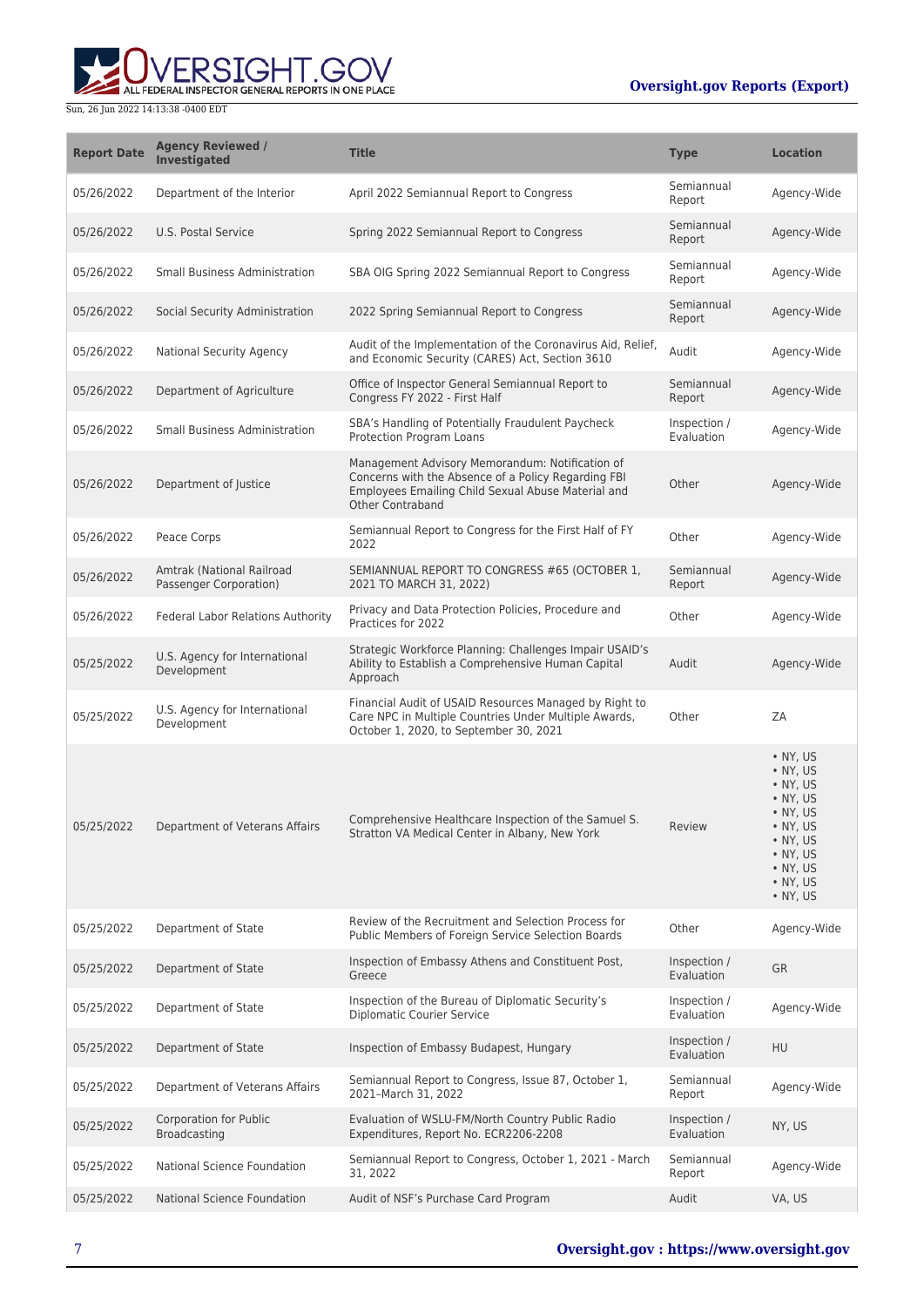

| <b>Report Date</b> | <b>Agency Reviewed /</b><br><b>Investigated</b> | <b>Title</b>                                                                                                                                                                                                                                     | <b>Type</b>                | <b>Location</b>                                                                                                                                             |
|--------------------|-------------------------------------------------|--------------------------------------------------------------------------------------------------------------------------------------------------------------------------------------------------------------------------------------------------|----------------------------|-------------------------------------------------------------------------------------------------------------------------------------------------------------|
| 05/25/2022         | <b>Tennessee Valley Authority</b>               | Organizational Effectiveness - Browns Ferry Nuclear Plant<br><b>Radiation Protection</b>                                                                                                                                                         | Inspection /<br>Evaluation | Agency-Wide                                                                                                                                                 |
| 05/25/2022         | Federal Labor Relations Authority               | Follow-up Management Advisory Review on FLRA's<br>Appointment of Contracting Officer's Representatives                                                                                                                                           | Other                      | Agency-Wide                                                                                                                                                 |
| 05/25/2022         | International Trade Commission                  | Inspector General Semiannual Report                                                                                                                                                                                                              | Semiannual<br>Report       | Agency-Wide                                                                                                                                                 |
| 05/24/2022         | Department of State                             | Audit of Department of State Actions To Prevent Unlawful<br>Trafficking in Persons Practices When Executing Security,<br>Construction, and Facility and Household Services<br><b>Contracts at Overseas Posts</b>                                 | Audit                      | • Agency-Wide<br>$\cdot$ DE<br>$\cdot$ CF<br>$\cdot$ IQ<br>$\cdot$ EG<br>$\cdot$ PE<br>$\cdot$ PK<br>$\bullet$ MX<br>$\cdot$  P<br>$\cdot$  O<br>$\cdot$ SD |
| 05/24/2022         | <b>Corporation for Public</b><br>Broadcasting   | Semiannual Report, Office of the Inspector General<br>Operations and Audit Resolution Activities, October 1,<br>2021 - March 31, 2022                                                                                                            | Semiannual<br>Report       | Agency-Wide                                                                                                                                                 |
| 05/24/2022         | Department of the Treasury                      | Alert Memorandum: Delays in the Quarterly Monitoring of<br>Borrowers' Compliance with Loan Requirements                                                                                                                                          | Audit                      | Agency-Wide                                                                                                                                                 |
| 05/24/2022         | Department of Veterans Affairs                  | VHA Continues to Face Challenges with Billing Private<br>Insurers for Community Care                                                                                                                                                             | Audit                      | Agency-Wide                                                                                                                                                 |
| 05/23/2022         | Internal Revenue Service                        | Final Report - The IRS Leveraged Its Telework Program to<br>Continue Operations During the COVID-19 Pandemic                                                                                                                                     | Inspection /<br>Evaluation | Agency-Wide                                                                                                                                                 |
| 05/23/2022         | Architect of the Capitol                        | Architect of the Capitol (AOC) Employees Violated the<br>AOC Standards of Conduct and Ethics Policies by<br>Wagering on the Outcome of the 2020 Presidential<br>Election and Engaging in Political Conversation While on<br>Duty                 | Investigation              | Agency-Wide                                                                                                                                                 |
| 05/23/2022         | U.S. Agency for International<br>Development    | Financial Audit of the Rule of Law and Culture of Integrity<br>Program in Paraguay Managed by Instituto Desarrollo,<br>Cooperative Agreement 72052619CA00002, for the Fiscal<br>Year Ended December 31, 2021                                     | Other                      | PY                                                                                                                                                          |
| 05/23/2022         | U.S. Agency for International<br>Development    | Financial Audit of USAID Resources Managed by Uganda<br>Protestant Medical Bureau Under Multiple Awards, July 1,<br>2020, to June 30, 2021                                                                                                       | Other                      | UG                                                                                                                                                          |
| 05/23/2022         | Department of Homeland Security                 | ICE Did Not Follow Policies, Guidance, or<br>Recommendations to Ensure Migrants Were Tested for<br>COVID-19 before Transport on Domestic Commercial<br>Flights                                                                                   | Audit                      | Agency-Wide                                                                                                                                                 |
| 05/23/2022         | Department of Justice                           | Recommendations Issued by the Office of the Inspector<br>General That Were Not Closed as of March 31, 2022                                                                                                                                       | Other                      | Agency-Wide                                                                                                                                                 |
| 05/20/2022         | Office of Personnel Management                  | Audit of Cambia Health Solutions, Inc. Portland, Oregon                                                                                                                                                                                          | Audit                      | Agency-Wide                                                                                                                                                 |
| 05/20/2022         | U.S. Postal Service                             | U.S. Postal Service Recognition and Awards Program                                                                                                                                                                                               | Audit                      | Agency-Wide                                                                                                                                                 |
| 05/20/2022         | Department of the Interior                      | U.S. Fish and Wildlife Service Grants Awarded to the U.S.<br>Virgin Islands Department of Planning and Natural<br>Resources, From October 1, 2017, Through September 30, Audit<br>2019, Under the Wildlife and Sport Fish Restoration<br>Program |                            | Agency-Wide                                                                                                                                                 |
| 05/20/2022         | National Geospatial-Intelligence<br>Agency      | NGA OIG Spring Semiannual Report to Congress, 1<br>October 2021 - 31 March 2022                                                                                                                                                                  | Semiannual<br>Report       | Agency-Wide                                                                                                                                                 |
| 05/20/2022         | Government Publishing Office                    | GPO Organization Transformation Evaluation                                                                                                                                                                                                       | Inspection /<br>Evaluation | Agency-Wide                                                                                                                                                 |
| 05/19/2022         | Internal Revenue Service                        | Processing of Recovery Rebate Credit Claims During the<br>2021 Filing Season                                                                                                                                                                     | Audit                      | Agency-Wide                                                                                                                                                 |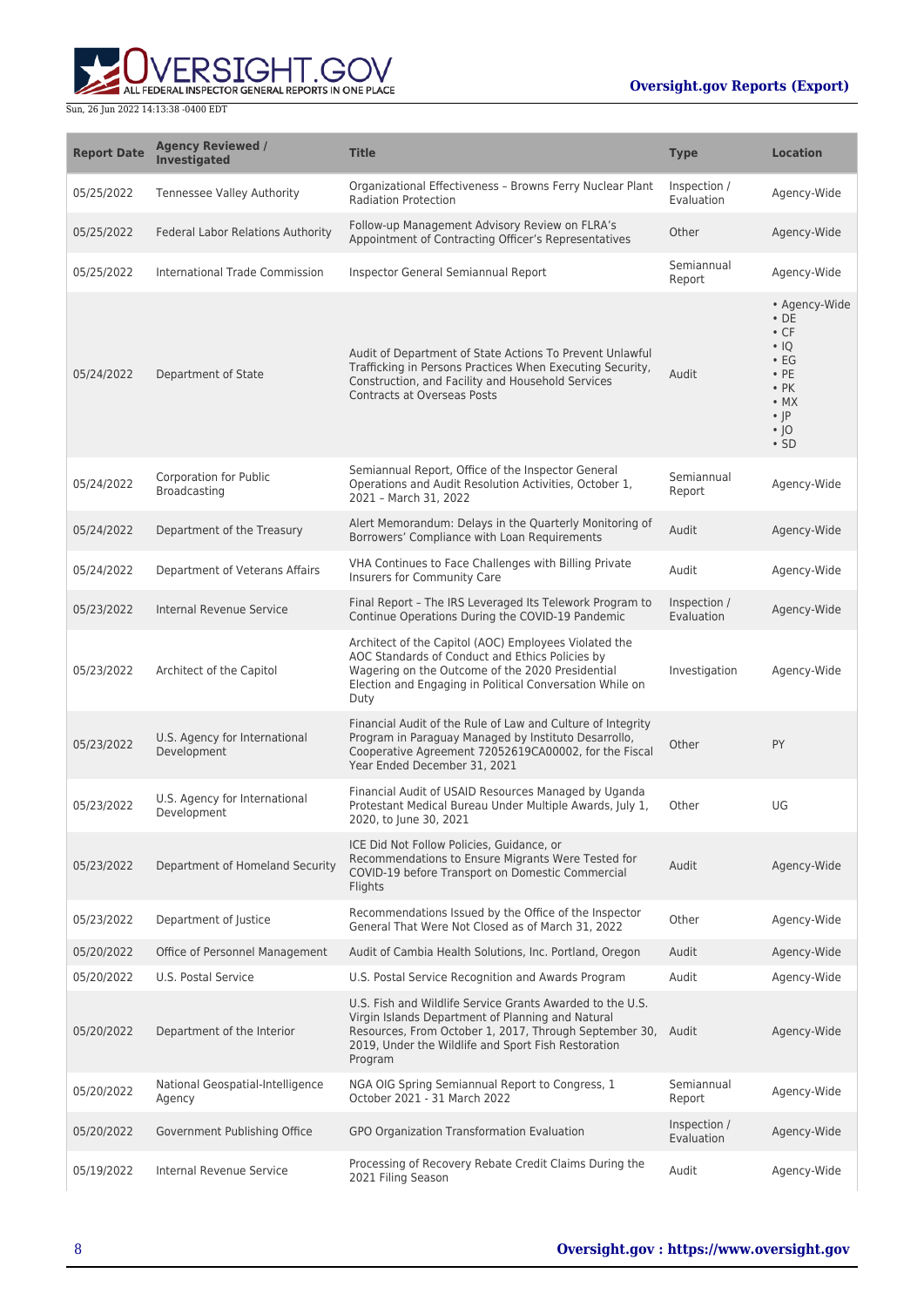

| <b>Report Date</b> | <b>Agency Reviewed /</b><br><b>Investigated</b> | <b>Title</b>                                                                                                                                                                                      | <b>Type</b>                | <b>Location</b>                                |
|--------------------|-------------------------------------------------|---------------------------------------------------------------------------------------------------------------------------------------------------------------------------------------------------|----------------------------|------------------------------------------------|
| 05/19/2022         | Department of the Interior                      | Stronger Controls Needed Over the Udall Foundation's<br>Invoicing Processes and Contract Oversight for the John S.<br>McCain III National Center for Environmental Conflict<br>Resolution         | Audit                      | Agency-Wide                                    |
| 05/19/2022         | U.S. Postal Service                             | Efficiency of Operations at the Seattle, WA, Processing<br>and Distribution Center                                                                                                                | Audit                      | Agency-Wide                                    |
| 05/19/2022         | U.S. Postal Service                             | U.S. Postal Service's Implementation of Enterprise Risk<br>Management                                                                                                                             | Audit                      | Agency-Wide                                    |
| 05/19/2022         | U.S. Agency for International<br>Development    | Financial Audit of USAID Resources Managed by Addis<br>Continental Institute of Public Health in Ethiopia Under<br>Cooperative Agreement No. AID-663-A-14-00004, July 8,<br>2020, to July 7, 2021 | Other                      | ET                                             |
| 05/19/2022         | U.S. Agency for International<br>Development    | Financial Audit of USAID Resources Managed by Joint<br>Clinical Research Centre in Uganda Under Multiple<br>Awards, October 1, 2020, to September 30, 2021                                        | Other                      | UG                                             |
| 05/19/2022         | U.S. Agency for International<br>Development    | Examination Report of Incurred Costs Claimed on Flexibly<br>Priced Contracts by The Manoff Group, Inc. for the Fiscal<br>Year Ended December 31, 2018                                             | Other                      | US                                             |
| 05/19/2022         | Tennessee Valley Authority                      | Office of the Inspector General Semiannual Report -<br>Spring 2022                                                                                                                                | Semiannual<br>Report       | Agency-Wide                                    |
| 05/19/2022         | Department of the Treasury                      | Independent Review of 4003(b) Loan Recipient's<br>Validation Memo - Hawaiian Airlines, Inc.                                                                                                       | Review                     | Agency-Wide                                    |
| 05/19/2022         | Department of the Interior                      | Former Secretary's Alleged Lobbying Disclosure Act<br>Violation Before Joining the U.S. Department of the<br>Interior as Deputy Secretary                                                         | Investigation              | Agency-Wide                                    |
| 05/19/2022         | Department of Veterans Affairs                  | Care in the Community Healthcare Inspection of VA<br>Midwest Health Care Network (VISN 23)                                                                                                        | Inspection /<br>Evaluation | Agency-Wide                                    |
| 05/19/2022         | <b>State of Delaware</b>                        | National COVID-19 Data Quality Audit Template Compare<br>and Contrast                                                                                                                             | Other                      | DE, US                                         |
| 05/18/2022         | Internal Revenue Service                        | The Child Tax Credit Update Portal Was Successfully<br>Deployed, but Security and Process Improvements Are<br>Needed                                                                              | Audit                      | Agency-Wide                                    |
| 05/18/2022         | Department of Transportation                    | Summary Report on Significant Single Audit Findings<br>Impacting DOT Programs for the 3-Month Period Ending<br>March 31, 2022                                                                     | Audit                      | Agency-Wide                                    |
| 05/18/2022         | Office of Personnel Management                  | Review of the 2017 Presidential Management Fellows<br>Program Application Process Redesign                                                                                                        | Review                     | Agency-Wide                                    |
| 05/18/2022         | Department of Energy                            | Corrective Actions on the Office of Enterprise<br>Assessments Findings and Deficiencies                                                                                                           | Audit                      | $\bullet$ MD, US<br>$\cdot$ SC, US<br>• NM, US |
| 05/18/2022         | Federal Deposit Insurance<br>Corporation        | DOJ Press Release: COVID Relief Fraudsters Sentenced To<br>Prison                                                                                                                                 | Investigation              | FL, US                                         |
| 05/18/2022         | U.S. Agency for International<br>Development    | Financial Audit of USAID Resources Managed by<br>TradeMark East Africa in Multiple Countries Under Multiple<br>Awards, July 1, 2020, to June 30, 2021                                             | Other                      | KE                                             |
| 05/18/2022         | U.S. Agency for International<br>Development    | Single Audit of ACDI/VOCA and Affiliates for the Fiscal<br>Year Ended December 31, 2017                                                                                                           | Other                      | US                                             |
| 05/18/2022         | U.S. Postal Service                             | The Postal Service's Collection Point Management System                                                                                                                                           | Other                      | Agency-Wide                                    |
| 05/18/2022         | Department of Justice                           | Audit of the Office on Violence Against Women Grants<br>Awarded to New York State Unified Court System, New<br>York, New York                                                                     | Audit                      | NY, US                                         |
| 05/18/2022         | Defense Intelligence Agency                     | DIA OIG Semiannual Report to Congress 1st 2nd Qtr FY<br>2022                                                                                                                                      | Semiannual<br>Report       | Agency-Wide                                    |
| 05/18/2022         | Federal Housing Finance Agency                  | Twenty-Third Semiannual Report to the Congress                                                                                                                                                    | Semiannual<br>Report       | Agency-Wide                                    |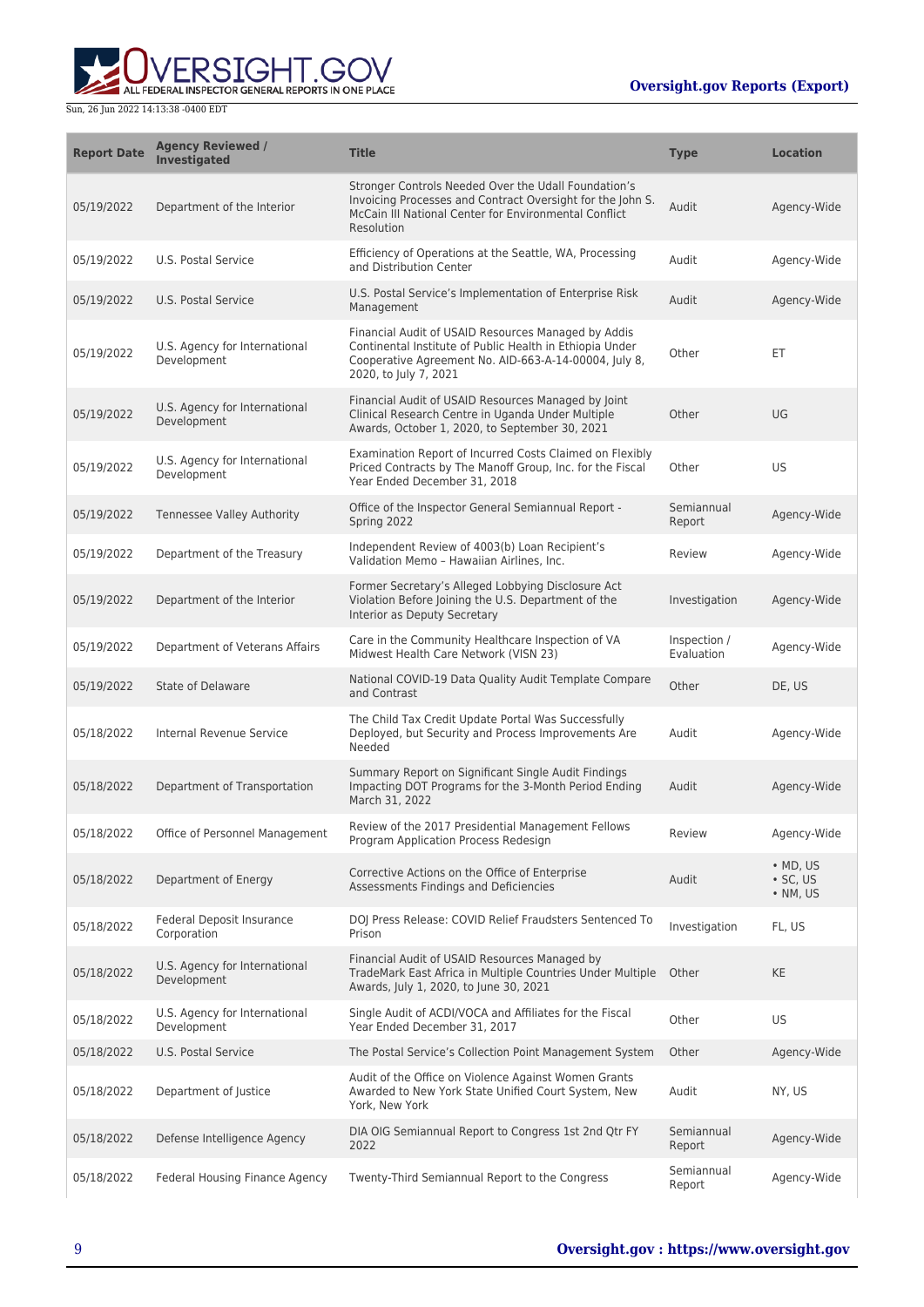

| <b>Report Date</b> | <b>Agency Reviewed /</b><br><b>Investigated</b>              | <b>Title</b>                                                                                                                                                                                                       | <b>Type</b>          | <b>Location</b> |
|--------------------|--------------------------------------------------------------|--------------------------------------------------------------------------------------------------------------------------------------------------------------------------------------------------------------------|----------------------|-----------------|
| 05/17/2022         | Architect of the Capitol                                     | Semiannual Report to The Congress                                                                                                                                                                                  | Semiannual<br>Report | Agency-Wide     |
| 05/17/2022         | <b>National Credit Union</b><br>Administration               | Semiannual Report to the Congress (October 1, 2021 -<br>March 31, 2022)                                                                                                                                            | Semiannual<br>Report | Agency-Wide     |
| 05/17/2022         | National Science Foundation                                  | Performance Audit of NFS's Compliance with the Payment<br>Integrity Information Act of 2019 for 2021                                                                                                               | Audit                | Agency-Wide     |
| 05/17/2022         | Federal Deposit Insurance<br>Corporation                     | DOJ Press Release: Hilo Man Pleads Guilty to Defrauding<br>Paycheck Protection and Disaster Loan Programs                                                                                                          | Investigation        | HI, US          |
| 05/17/2022         | Federal Deposit Insurance<br>Corporation                     | DOJ Press Release: Pennsylvania Man Charged with \$1.7<br>Million Paycheck Protection Program Loan Fraud Scheme                                                                                                    | Investigation        | NJ, US          |
| 05/17/2022         | U.S. Agency for International<br>Development                 | Financial Audit of USAID Resources Managed by Amhara<br>Development Association in Ethiopia Under Multiple<br>Awards, July 8, 2020, to July 7, 2021                                                                | Other                | ET              |
| 05/17/2022         | Department of Defense                                        | Audit of North American Aerospace Defense Command<br>and U.S. Northern Command Use of Coronavirus Aid,<br>Relief, and Economic Security Act Funding                                                                | Audit                | Agency-Wide     |
| 05/17/2022         | Department of Justice                                        | Audit of the Executive Office for United States Attorneys<br>United States Attorneys' Virtual Office Network System<br>Pursuant to the Federal Information Security<br>Modernization Act of 2014, Fiscal Year 2021 | Audit                | Agency-Wide     |
| 05/17/2022         | Department of Justice                                        | Audit of the Office of Justice Programs Awards Made to the<br>Call to Freedom, Inc., Sioux Falls, South Dakota                                                                                                     | Audit                | SD, US          |
| 05/17/2022         | Department of Justice                                        | Audit of the Executive Office for United States Attorneys<br>Information Security Program Pursuant to the Federal<br>Information Security Modernization Act of 2014, Fiscal<br>Year 2021                           | Audit                | Agency-Wide     |
| 05/17/2022         | Department of the Treasury                                   | Overseas Contingency Operations - Summary of Work<br>Performed by the Department of the Treasury Related to<br>Terrorist Financing and Anti-Money Laundering for Second<br>Quarter Fiscal Year 2022                | Other                | Agency-Wide     |
| 05/17/2022         | <b>Small Business Administration</b>                         | Independent Auditors' Report on SBA's Fiscal Year 2021<br>Compliance with the Payment Integrity Information Act of<br>2019                                                                                         | Audit                | Agency-Wide     |
| 05/17/2022         | Smithsonian Institution                                      | Semiannual Report to Congress for the period ending<br>March 31, 2022                                                                                                                                              | Semiannual<br>Report | Agency-Wide     |
| 05/17/2022         | <b>Environmental Protection Agency</b>                       | The EPA Needs to Fully Address the OIG's 2018 Flint<br>Water Crisis Report Recommendations by Improving<br>Controls, Training, and Risk Assessments                                                                | Audit                | MI, US          |
| 05/16/2022         | U.S. International Development<br><b>Finance Corporation</b> | DFC OIG Spring FY 2022 Semi Annual Report to Congress                                                                                                                                                              | Semiannual<br>Report | Agency-Wide     |
| 05/16/2022         | U.S. Postal Service                                          | Mail Delivery, Customer Service, and Property Conditions<br>Reviews - Select Units, San Diego, CA Region                                                                                                           | Audit                | CA, US          |
| 05/16/2022         | AmeriCorps                                                   | Performance Audit of AmeriCorps' Compliance with the<br>Payment Integrity Information Act of 2019 (PIIA) for Fiscal<br><b>Year 2021</b>                                                                            | Audit                | Agency-Wide     |
| 05/13/2022         | National Archives and Records<br>Administration              | Audit of NARA's Compliance with the Payment Integrity<br>Information Act of 2021 in FY 2021                                                                                                                        | Audit                | Agency-Wide     |
| 05/13/2022         | National Archives and Records<br>Administration              | Audit of NARA's Compliance with the Payment Integrity<br>Information Act of 2021 in FY 2021                                                                                                                        | Audit                | Agency-Wide     |
| 05/13/2022         | U.S. Agency for International<br>Development                 | Examination Report for University Research Co., LLC for<br>the Certified Final Indirect Cost Rate Proposals and<br>Related Books and Records for Reimbursement for the<br>Fiscal Year Ended September 30, 2018     | Other                | US              |
| 05/13/2022         | Department of Defense                                        | Lead Inspector General for Operation Freedom's Sentinel<br>and Operation Enduring Sentinel I Quarterly Report to the<br>United States Congress I January 1, 2022 - March 31,<br>2022                               | Review               | Agency-Wide     |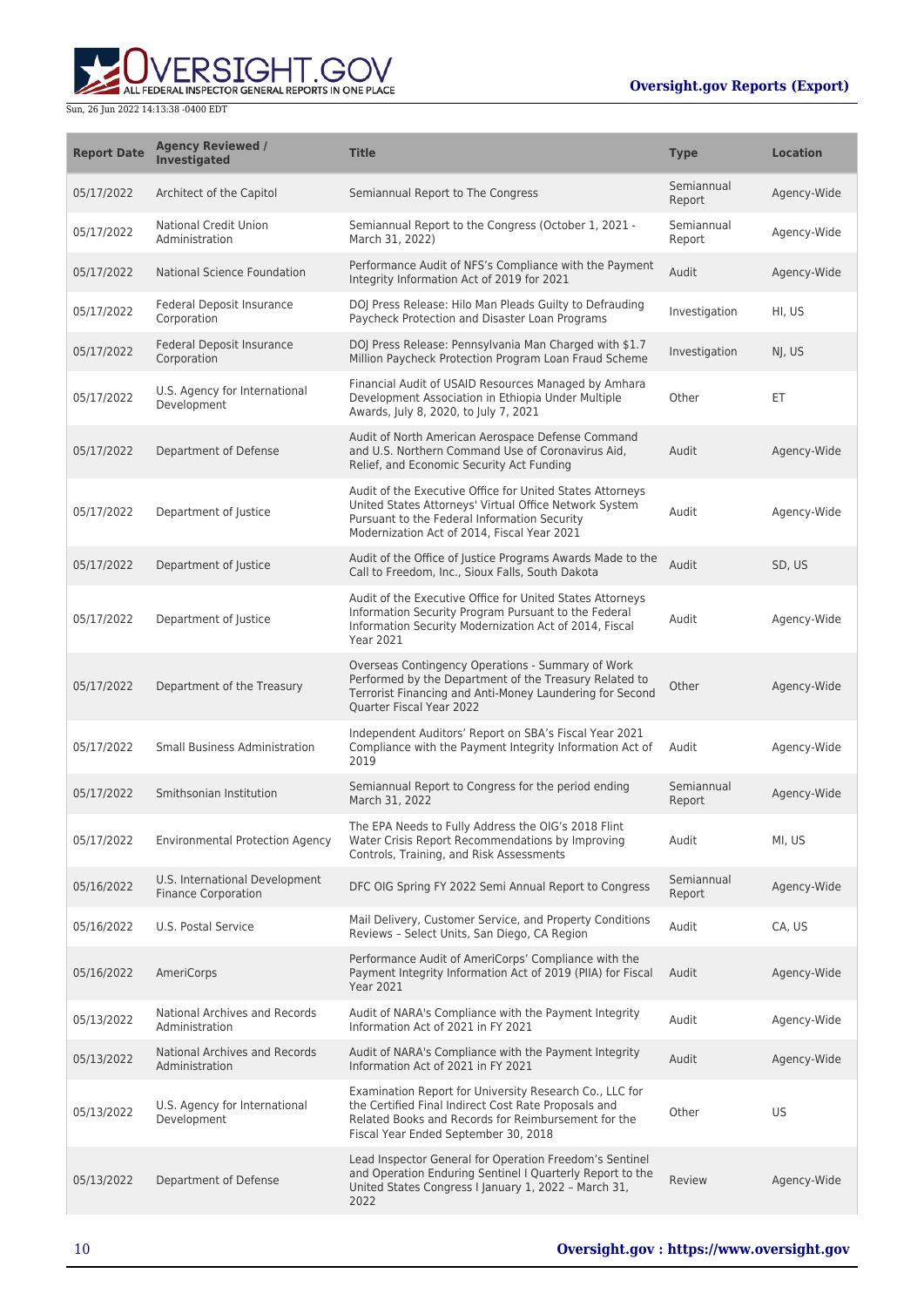ERSIGHT.GOV ALL FEDERAL INSPECTOR GENERAL REPORTS IN ONE PLACE

| <b>Report Date</b> | <b>Agency Reviewed /</b><br><b>Investigated</b>     | <b>Title</b>                                                                                                                                                                                                                                             | <b>Type</b>                | <b>Location</b> |
|--------------------|-----------------------------------------------------|----------------------------------------------------------------------------------------------------------------------------------------------------------------------------------------------------------------------------------------------------------|----------------------------|-----------------|
| 05/13/2022         | U.S. Postal Service                                 | San Francisco International Service Center Closure                                                                                                                                                                                                       | Audit                      | Agency-Wide     |
| 05/13/2022         | Federal Deposit Insurance<br>Corporation            | DOJ Press Release: Woman Convicted of Laundering Over<br>\$750,000 from Health Care Fraud Scheme                                                                                                                                                         | Investigation              | FL, US          |
| 05/13/2022         | Social Security Administration                      | The Social Security Administration's Mail Processing<br>During the COVID-19 Pandemic                                                                                                                                                                     | Audit                      | Agency-Wide     |
| 05/13/2022         | Department of Homeland Security                     | FEMA's Waiver Authority under the Disaster Recovery<br>Reform Act of 2018                                                                                                                                                                                | Audit                      | Agency-Wide     |
| 05/13/2022         | Department of Homeland Security                     | Lessons Learned from DHS' Employee COVID-19<br>Vaccination Initiative                                                                                                                                                                                    | Review                     | Agency-Wide     |
| 05/12/2022         | Department of the Interior                          | Summary: Alleged Criminal Conflict of Interest by Tribal<br>Official                                                                                                                                                                                     | Investigation              | Agency-Wide     |
| 05/12/2022         | Department of Veterans Affairs                      | Failure to Follow a Consult Process Resulting in<br>Undocumented Patient Care at the Chillicothe VA Medical<br>Center in Ohio                                                                                                                            | Inspection /<br>Evaluation | OH, US          |
| 05/12/2022         | Department of Veterans Affairs                      | Deficiencies in the Care of a Patient Who Died at the<br>Charlie Norwood VA Medical Center in Augusta, Georgia                                                                                                                                           | Inspection /<br>Evaluation | GA, US          |
| 05/12/2022         | <b>Pension Benefit Guaranty</b><br>Corporation      | Evaluation of PBGC's Fiscal Year 2021 Compliance with<br>the Payment Integrity Information Act of 2019                                                                                                                                                   | Inspection /<br>Evaluation | Agency-Wide     |
| 05/12/2022         | Federal Housing Finance Agency                      | FHFA Did Not Always Follow its Procedures When<br>Reviewing the Enterprises' Draft SEC Filings, But Plans to<br><b>Take Corrective Action</b>                                                                                                            | Audit                      | Agency-Wide     |
| 05/12/2022         | Federal Labor Relations Authority                   | Follow-up on the 2021 Audit of FLRAs Compliance with the<br>DATA Act                                                                                                                                                                                     | Other                      | Agency-Wide     |
| 05/12/2022         | Peace Corps                                         | Review of the Peace Corps' Compliance with the Payment<br>Integrity Information Act for FY 2021                                                                                                                                                          | Review                     | Agency-Wide     |
| 05/11/2022         | Appalachian Regional Commission                     | Semiannual Report to Congress Oct 1, 2021 to Mar 31,<br>2022                                                                                                                                                                                             | Semiannual<br>Report       | Agency-Wide     |
| 05/11/2022         | Department of Defense                               | Management Advisory: Tracking of Follow-On Production<br>Other Transaction Agreements and Tracking and<br>Awarding of Experimental Purpose Other Transactions                                                                                            | Other                      | Agency-Wide     |
| 05/11/2022         | Corporation for Public<br>Broadcasting              | Audit of Community Service and Other Grants Awarded to<br>South Florida PBS, Inc. (SFPBS), Boynton Beach, Florida,<br>for the Period July 1, 2019 through June 30, 2021, Report<br>No. AST2204-2205                                                      | Audit                      | FL, US          |
| 05/11/2022         | U.S. Postal Service                                 | Efficiency of Operations at the Indianapolis, IN, Processing<br>and Distribution Center                                                                                                                                                                  | Audit                      | Agency-Wide     |
| 05/11/2022         | Amtrak (National Railroad<br>Passenger Corporation) | Governance: Business Case for Company's New Unified<br>Operations Program Needs to be Updated                                                                                                                                                            | Audit                      | Agency-Wide     |
| 05/11/2022         | <b>Federal Maritime Commission</b>                  | FY 2021 PIIA Compliance Report                                                                                                                                                                                                                           | Other                      | Agency-Wide     |
| 05/11/2022         | Social Security Administration                      | The Social Security Administration's Compliance with the<br>Payment Integrity Information Act of 2019 in Fiscal Year<br>2021                                                                                                                             | Audit                      | Agency-Wide     |
| 05/11/2022         | Department of Justice                               | Findings of Misconduct by a then Department of Justice<br>(DOJ) Office of the Inspector General (OIG) Employee for<br>Unauthorized Disclosure of Sensitive, Non-Public<br>Information to the Media, including Information from a<br>Draft DOJ OIG Report | Investigation              | Agency-Wide     |
| 05/10/2022         | U.S. Agency for International<br>Development        | Closeout Audit of the Schedule of Expenditures of Engicon<br>Company, Management Engineering Services Non-<br>Revenue Water Program in Jordan, Contract AID-278-<br>C-15-00005, January 1, 2019, to March 14, 2020                                       | Other                      | O               |
| 05/10/2022         | U.S. Agency for International<br>Development        | Financial Audit of The Producer-Owned Women<br>Enterprises Project in India Managed by Indus Tree Crafts<br>Foundation Under Cooperative Agreement<br>72038619CA00003, April 01, 2020 to March 31, 2021                                                  | Other                      | IN              |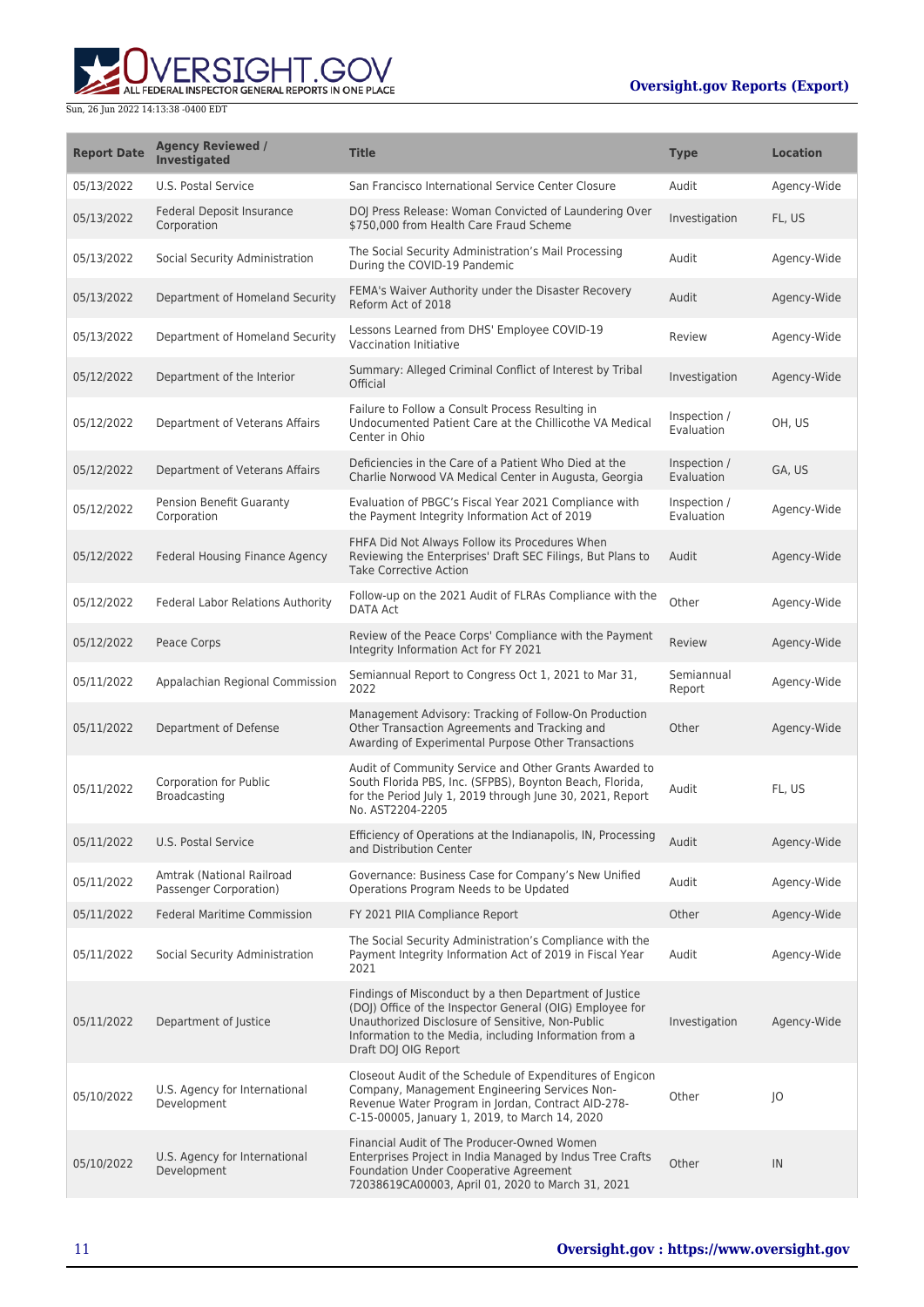

| <b>Report Date</b> | <b>Agency Reviewed /</b><br><b>Investigated</b> | <b>Title</b>                                                                                                                                                                                                                           | <b>Type</b>                | <b>Location</b> |
|--------------------|-------------------------------------------------|----------------------------------------------------------------------------------------------------------------------------------------------------------------------------------------------------------------------------------------|----------------------------|-----------------|
| 05/10/2022         | U.S. Agency for International<br>Development    | Financial Audit of Costs Incurred in Afghanistan by<br>Blumont Global Development, Inc. Under the Conflict<br>Mitigation Assistance for Civilians Program, Cooperative<br>Agreement No. 72030618CA00005, June 1 to October 31,<br>2020 | Other                      | AF              |
| 05/10/2022         | U.S. Agency for International<br>Development    | Financial Audit of USAID Resources Managed by Tanzania<br>Health Promotion Support Under Multiple Agreements,<br>October 1, 2020, to September 30, 2021                                                                                | Other                      | <b>TZ</b>       |
| 05/10/2022         | U.S. Agency for International<br>Development    | Financial Audit of USAID Resources Managed by University<br>of Nairobi Enterprises and Services Limited in Kenya<br>Under Cooperative Agreement AID-615-A-16-00013, July<br>1, 2020, to June 30, 2021                                  | Other                      | KE              |
| 05/10/2022         | U.S. Postal Service                             | Workplace Environment Tracking (WETS) User Access                                                                                                                                                                                      | Audit                      | Agency-Wide     |
| 05/10/2022         | Department of Defense                           | Evaluation of the Air Force Selection Process for the<br>Permanent Location of the U.S. Space Command<br>Headquarters                                                                                                                  | Inspection /<br>Evaluation | Agency-Wide     |
| 05/10/2022         | Department of Defense                           | Evaluation of Department of Defense Efforts to Address<br>Ideological Extremism Within the Armed Forces                                                                                                                                | Inspection /<br>Evaluation | Agency-Wide     |
| 05/10/2022         | Department of Defense                           | Management Advisory: The DoD's Compliance With the<br>Cybersecurity Information Sharing Act of 2015                                                                                                                                    | Other                      | Agency-Wide     |
| 05/10/2022         | Department of State                             | Review of Department of State Evacuations from Wuhan,<br>China in Response to COVID-19                                                                                                                                                 | Inspection /<br>Evaluation | <b>CN</b>       |
| 05/10/2022         | Department of Veterans Affairs                  | The Veterans Health Administration Needs to Do More to<br>Promote Emotional Well-Being Supports Amid the<br>COVID-19 Pandemic                                                                                                          | Review                     | Agency-Wide     |
| 05/09/2022         | <b>General Services Administration</b>          | Audit of PBS's Approval Process for Minor Repair and<br><b>Alteration Projects</b>                                                                                                                                                     | Audit                      | Agency-Wide     |
| 05/09/2022         | <b>Federal Election Commission</b>              | FEC OIG FY21 PIIA Annual Report                                                                                                                                                                                                        | Review                     | Agency-Wide     |
| 05/09/2022         | <b>Nuclear Regulatory Commission</b>            | Audit of the NRC's Process for Licensing Emerging Medical<br>Technologies                                                                                                                                                              | Audit                      | Agency-Wide     |
| 05/09/2022         | Federal Deposit Insurance<br>Corporation        | DOJ Press Release: Sacramento Man Pleads Guilty to<br>COVID-19 Relief Fraud, Embezzlement, and<br><b>Unemployment Fraud</b>                                                                                                            | Investigation              | CA, US          |
| 05/09/2022         | Department of State                             | Inspection of Embassy Sofia, Bulgaria                                                                                                                                                                                                  | Inspection /<br>Evaluation | <b>BG</b>       |
| 05/06/2022         | Internal Revenue Service                        | Programs Susceptible to Improper Payments Are Not<br>Adequately Assessed and Reported                                                                                                                                                  | Audit                      | Agency-Wide     |
| 05/06/2022         | <b>Internal Revenue Service</b>                 | Trends in Compliance Activities Through Fiscal Year 2020                                                                                                                                                                               | Audit                      | Agency-Wide     |
| 05/06/2022         | Department of Energy                            | Followup on Issues Management at the Los Alamos<br>National Laboratory                                                                                                                                                                 | Audit                      | NM, US          |
| 05/06/2022         | Department of Energy                            | Followup on Issues Management at the Los Alamos<br><b>National Laboratory</b>                                                                                                                                                          | Audit                      | NM, US          |
| 05/06/2022         | National Science Foundation                     | Performance Audit of Incurred Costs - University of Idaho                                                                                                                                                                              | Audit                      | ID, US          |
| 05/06/2022         | U.S. Agency for International<br>Development    | Financial Audit of USAID Resources Managed by African<br>Parks Network in Multiple Countries Under Multiple<br>Awards, January 1 to December 31, 2020                                                                                  | Other                      | <b>CD</b>       |
| 05/06/2022         | U.S. Agency for International<br>Development    | Financial Audit of USAID Resources Managed by African<br>Parks Network in Multiple Countries Under Multiple<br>Awards, June 18, 2018, to December 31, 2019                                                                             | Other                      | CD              |
| 05/06/2022         | Department of State                             | Audit of the Department of State Management and<br>Monitoring of Federal Assistance Awards to For-Profit<br>Organizations                                                                                                              | Audit                      | Agency-Wide     |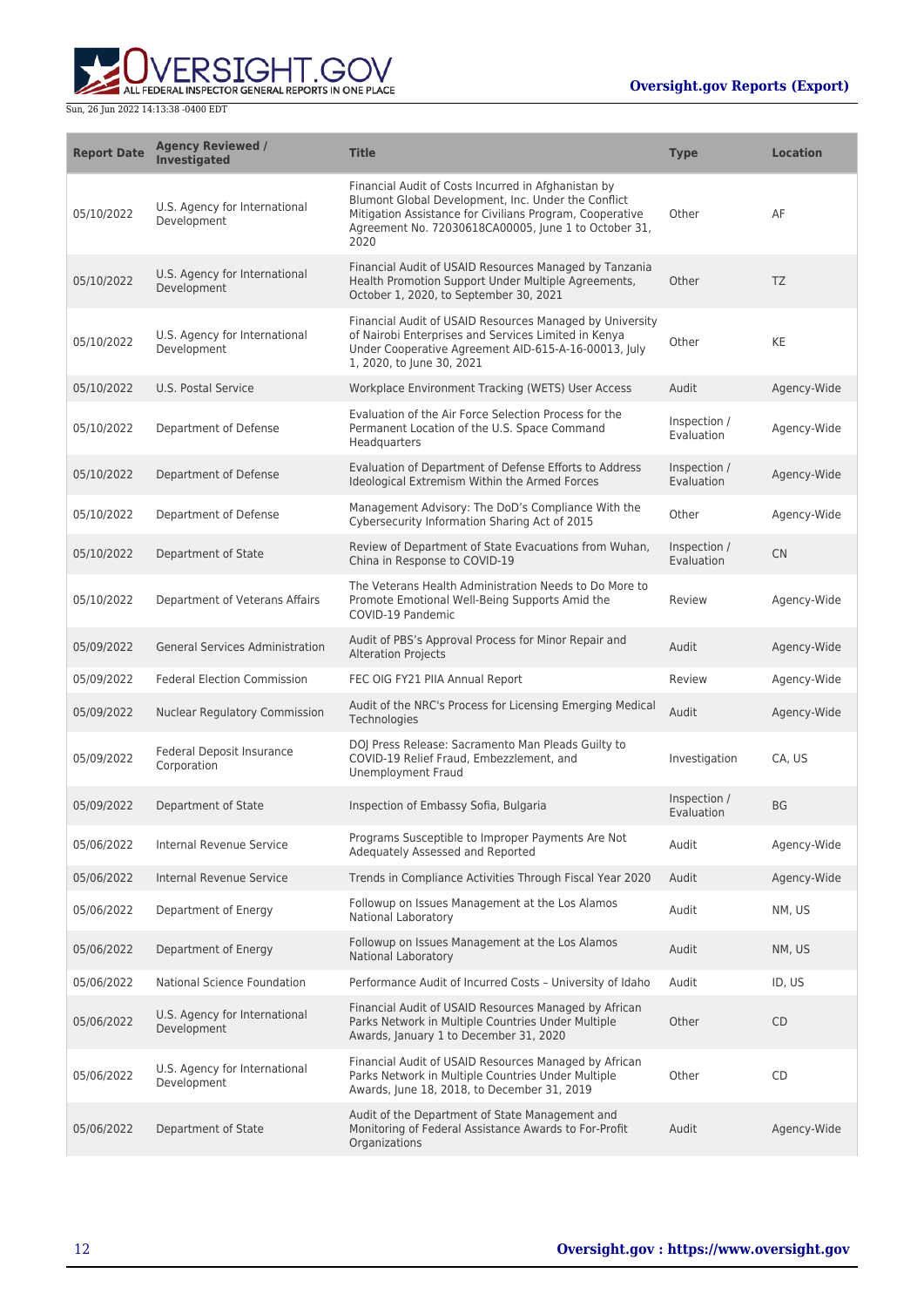



| <b>Report Date</b> | <b>Agency Reviewed /</b><br><b>Investigated</b>                                                  | <b>Title</b>                                                                                                                                              | <b>Type</b>                | <b>Location</b>                                                                                                                                                                                    |
|--------------------|--------------------------------------------------------------------------------------------------|-----------------------------------------------------------------------------------------------------------------------------------------------------------|----------------------------|----------------------------------------------------------------------------------------------------------------------------------------------------------------------------------------------------|
| 05/05/2022         | Department of Veterans Affairs                                                                   | Comprehensive Healthcare Inspection of the Northport VA<br>Medical Center in New York                                                                     | Inspection /<br>Evaluation | $\bullet$ NY, US<br>$\cdot$ US<br>$\cdot$ US<br>$\cdot$ US<br>$\cdot$ US<br>$\cdot$ US                                                                                                             |
| 05/05/2022         | Department of Defense                                                                            | Management Advisory: DoD Health Care Provider<br>Concerns Regarding the Access to Complete and Accurate<br><b>Electronic Health Records</b>               | Other                      | Agency-Wide                                                                                                                                                                                        |
| 05/05/2022         | Department of Defense                                                                            | Audit of U.S. Indo-Pacific Command's Execution of<br>Coronavirus Aid, Relief, and Economic Security Act<br>Funding                                        | Audit                      | Agency-Wide                                                                                                                                                                                        |
| 05/05/2022         | Department of Defense                                                                            | Joint Audit of the Department of Defense and the<br>Department of Veterans Affairs Efforts to Achieve<br>Electronic Health Record System Interoperability | Audit                      | Agency-Wide                                                                                                                                                                                        |
| 05/05/2022         | U.S. Postal Service                                                                              | Mitigation of Findings Identified During Assessment and<br><b>Authorization Process</b>                                                                   | Other                      | Agency-Wide                                                                                                                                                                                        |
| 05/05/2022         | U.S. Postal Service                                                                              | Retail Systems Continuity of Operations                                                                                                                   | Audit                      | Agency-Wide                                                                                                                                                                                        |
| 05/05/2022         | Department of Veterans Affairs                                                                   | Comprehensive Healthcare Inspection of the VA New<br>Jersey Health Care System in East Orange                                                             | Review                     | $\cdot$ NJ, US<br>$\cdot$ NJ, US<br>$\cdot$ NJ, US<br>$\cdot$ NJ, US<br>$\cdot$ NJ, US<br>$\cdot$ NJ, US<br>$\cdot$ NJ, US<br>$\cdot$ NJ, US<br>$\cdot$ NJ, US<br>$\cdot$ NJ, US<br>$\cdot$ NJ, US |
| 05/05/2022         | Department of Justice                                                                            | Audit of the Office of Community Oriented Policing<br>Services Anti-Heroin Task Force Program                                                             | Audit                      | Agency-Wide                                                                                                                                                                                        |
| 05/04/2022         | Department of Veterans Affairs                                                                   | Purchases of Smartphones and Tablets for Veterans' Use<br>during the COVID-19 Pandemic                                                                    | Review                     | Agency-Wide                                                                                                                                                                                        |
| 05/04/2022         | Internal Revenue Service                                                                         | A Service-Wide Strategy Is Needed to Address Challenges<br>Limiting Growth in Business Tax Return Electronic Filing                                       | Audit                      | Agency-Wide                                                                                                                                                                                        |
| 05/04/2022         | Social Security Administration                                                                   | Follow-up on Deceased Beneficiaries and Recipients with<br>No Death Information on the Numident                                                           | Audit                      | Agency-Wide                                                                                                                                                                                        |
| 05/04/2022         | U.S. Agency for International<br>Development                                                     | Single Audit of Winrock International Institute for<br>Agricultural Development Combined for the Year Ended<br>2016                                       | Other                      | <b>US</b>                                                                                                                                                                                          |
| 05/04/2022         | Architect of the Capitol                                                                         | Contractors and Sub Contractors Marked Up Costs and<br>Intentionally Renamed Unallowable Line Items                                                       | Investigation              | DC, US                                                                                                                                                                                             |
| 05/04/2022         | Department of Veterans Affairs                                                                   | Comprehensive Healthcare Inspection of the VA Finger<br>Lakes Healthcare System in Bath, New York                                                         | Inspection /<br>Evaluation | $\bullet$ NY, US<br>• NY, US<br>• NY, US<br>• NY, US<br>$\bullet$ NY, US<br>• NY, US<br>• NY, US<br>• Agency-Wide                                                                                  |
| 05/04/2022         | U.S. Postal Service                                                                              | Transfer of Mail Processing Operations from Selected<br><b>Facilities</b>                                                                                 | Audit                      | Agency-Wide                                                                                                                                                                                        |
| 05/04/2022         | Social Security Administration                                                                   | Single Audit of the State of Texas for the Fiscal Year<br>Ended August 31, 2021                                                                           | Audit                      | Agency-Wide                                                                                                                                                                                        |
| 05/04/2022         | Committee for Purchase From<br>People Who Are Blind or Severely<br>Disabled (AbilityOne Program) | FY2020 and 2021 Risk Assessment of the Commission's<br>Government Charge Card                                                                             | Review                     | Agency-Wide                                                                                                                                                                                        |
| 05/04/2022         | Committee for Purchase From<br>People Who Are Blind or Severely<br>Disabled (AbilityOne Program) | Quarterly Audit Recommendation Status Report (2nd<br>Quarter, FY2022)                                                                                     | Other                      | Agency-Wide                                                                                                                                                                                        |